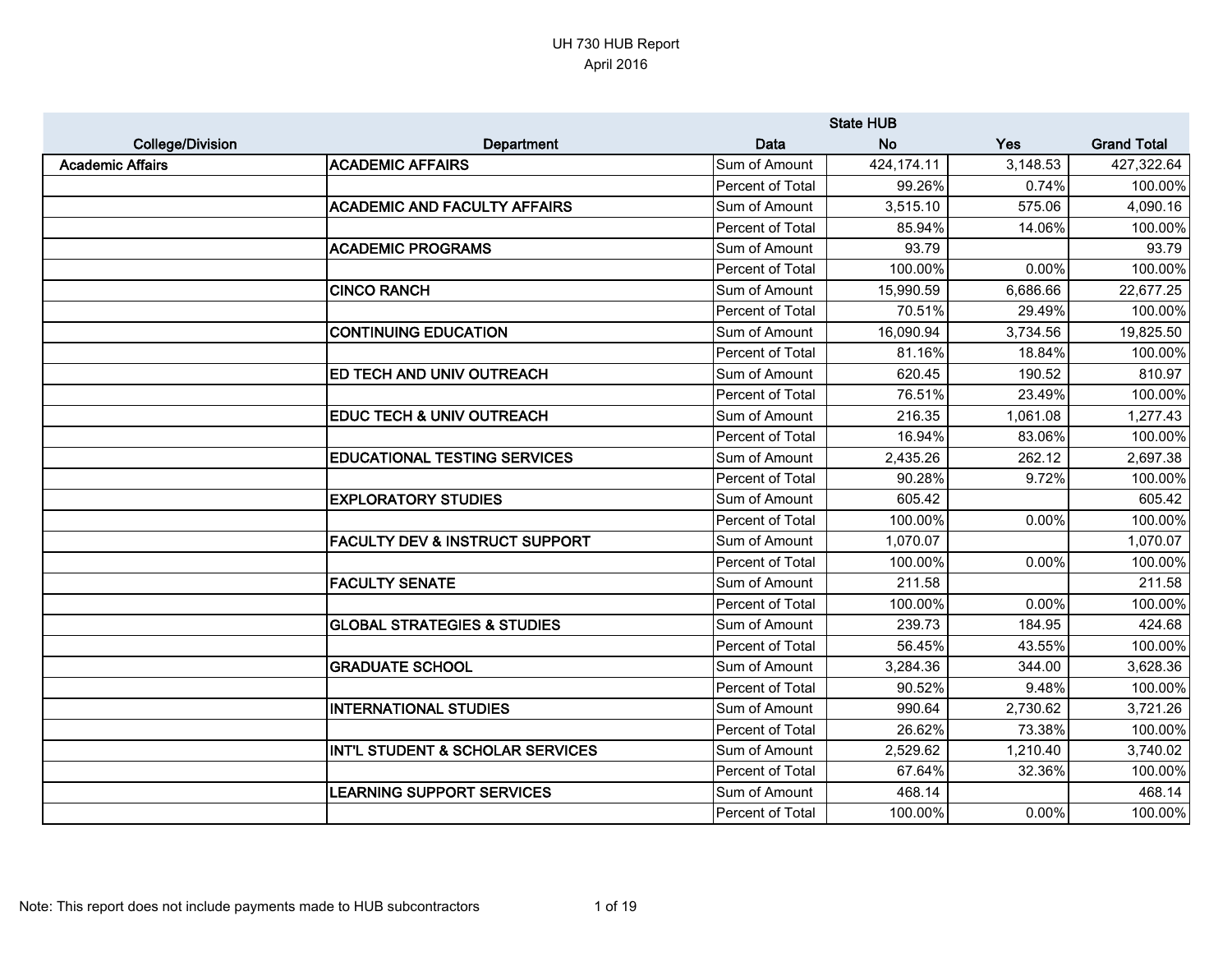|                                          |                                      |                  | <b>State HUB</b> |           |                    |
|------------------------------------------|--------------------------------------|------------------|------------------|-----------|--------------------|
| <b>College/Division</b>                  | Department                           | <b>Data</b>      | <b>No</b>        | Yes       | <b>Grand Total</b> |
| <b>Academic Affairs</b>                  | <b>MEASUREMENT AND EVALUATION</b>    | Sum of Amount    | 181.71           |           | 181.71             |
|                                          |                                      | Percent of Total | 100.00%          | 0.00%     | 100.00%            |
|                                          | <b>POLICY &amp; PLANNING</b>         | Sum of Amount    | 1,608.98         |           | 1,608.98           |
|                                          |                                      | Percent of Total | 100.00%          | 0.00%     | 100.00%            |
|                                          | <b>STRATEGIC ENROLLMENT PLANNING</b> | Sum of Amount    | 10,000.00        |           | 10,000.00          |
|                                          |                                      | Percent of Total | 100.00%          | 0.00%     | 100.00%            |
|                                          | <b>UH ENERGY</b>                     | Sum of Amount    | 22,136.54        | 7,261.37  | 29,397.91          |
|                                          |                                      | Percent of Total | 75.30%           | 24.70%    | 100.00%            |
|                                          | UH OFF-CAMPUS SUPPORT                | Sum of Amount    | 1,773.02         | 1,348.28  | 3,121.30           |
|                                          |                                      | Percent of Total | 56.80%           | 43.20%    | 100.00%            |
|                                          | <b>UH SUGAR LAND</b>                 | Sum of Amount    | 57,903.94        | 27,827.41 | 85,731.35          |
|                                          |                                      | Percent of Total | 67.54%           | 32.46%    | 100.00%            |
|                                          | UNDERGRADUATE ACADEMIC AFFAIRS       | Sum of Amount    | 226.03           |           | 226.03             |
|                                          |                                      | Percent of Total | 100.00%          | 0.00%     | 100.00%            |
|                                          | UNDERGRADUATE STUDENT SUCCESS        | Sum of Amount    | 2,836.35         | 47.32     | 2,883.67           |
|                                          |                                      | Percent of Total | 98.36%           | 1.64%     | 100.00%            |
|                                          | UNDERGRADUATE STUDENT SUCCESS CTR    | Sum of Amount    | 181.71           |           | 181.71             |
|                                          |                                      | Percent of Total | 100.00%          | 0.00%     | 100.00%            |
|                                          | <b>WRITING CENTER</b>                | Sum of Amount    | 532.13           | 525.65    | 1,057.78           |
|                                          |                                      | Percent of Total | 50.31%           | 49.69%    | 100.00%            |
| <b>Academic Affairs Sum of Amount</b>    |                                      |                  | 569,916.56       | 57,138.53 | 627,055.09         |
| <b>Academic Affairs Percent of Total</b> |                                      |                  | 90.89%           | 9.11%     | 100.00%            |
| <b>Administration and Finance</b>        | <b>ADMINISTRATION &amp; FINANCE</b>  | Sum of Amount    | 13,498.99        | 217.80    | 13,716.79          |
|                                          |                                      | Percent of Total | 98.41%           | 1.59%     | 100.00%            |
|                                          | <b>AUXILIARY SERVICES OPERATIONS</b> | Sum of Amount    | 12,241.64        |           | 12,241.64          |
|                                          |                                      | Percent of Total | 100.00%          | 0.00%     | 100.00%            |
|                                          | <b>BUDGET</b>                        | Sum of Amount    | 352.18           |           | 352.18             |
|                                          |                                      | Percent of Total | 100.00%          | 0.00%     | 100.00%            |
|                                          | <b>BUSINESS SERVICES</b>             | Sum of Amount    | 510.56           | 533.55    | 1,044.11           |
|                                          |                                      | Percent of Total | 48.90%           | 51.10%    | 100.00%            |
|                                          | <b>BUSINESS SERVICES SITE II</b>     | Sum of Amount    | 3,790.55         | 240.06    | 4,030.61           |
|                                          |                                      | Percent of Total | 94.04%           | 5.96%     | 100.00%            |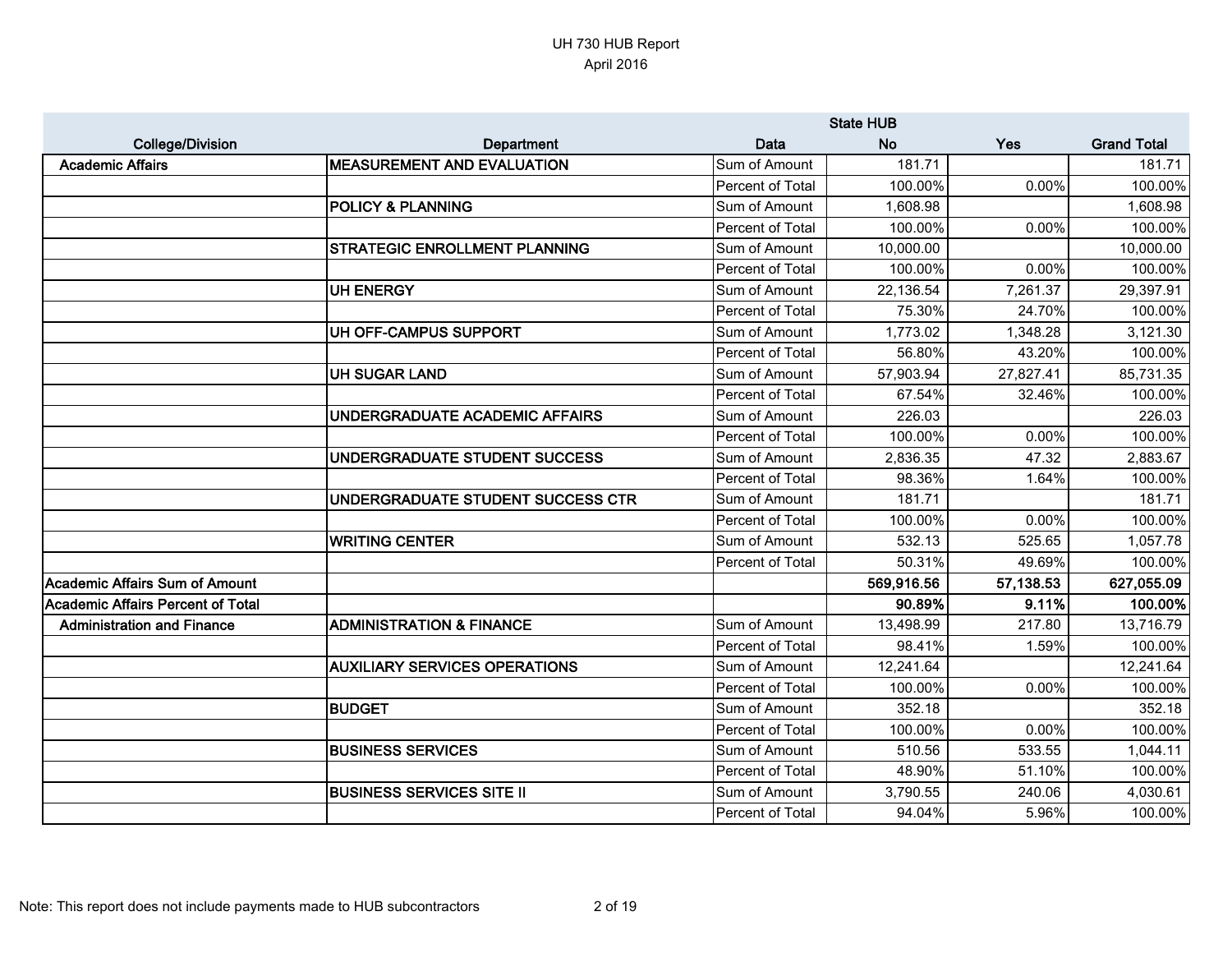|                                   |                                                     |                  | <b>State HUB</b> |            |                    |
|-----------------------------------|-----------------------------------------------------|------------------|------------------|------------|--------------------|
| <b>College/Division</b>           | Department                                          | <b>Data</b>      | <b>No</b>        | Yes        | <b>Grand Total</b> |
| <b>Administration and Finance</b> | <b>CENTRAL FACILITY SERVICES</b>                    | Sum of Amount    | 1,480.09         | 286.16     | 1,766.25           |
|                                   |                                                     | Percent of Total | 83.80%           | 16.20%     | 100.00%            |
|                                   | <b>COUGAR CARD</b>                                  | Sum of Amount    | 4,328.10         | 4,892.84   | 9,220.94           |
|                                   |                                                     | Percent of Total | 46.94%           | 53.06%     | 100.00%            |
|                                   | <b>EMERGENCY MANAGEMENT</b>                         | Sum of Amount    | 1,255.15         | 311.72     | 1,566.87           |
|                                   |                                                     | Percent of Total | 80.11%           | 19.89%     | 100.00%            |
|                                   | <b>ENTERPRISE SYSTEMS</b>                           | Sum of Amount    | 237,005.04       | 100,581.74 | 337,586.78         |
|                                   |                                                     | Percent of Total | 70.21%           | 29.79%     | 100.00%            |
|                                   | <b>ENV HEALTH &amp; LIFE SAFETY</b>                 | Sum of Amount    | 561.39           | 69.52      | 630.91             |
|                                   |                                                     | Percent of Total | 88.98%           | 11.02%     | 100.00%            |
|                                   | <b>FACILITIES MANAGEMENT</b>                        | Sum of Amount    | 6,108.34         | 35,661.41  | 41,769.75          |
|                                   |                                                     | Percent of Total | 14.62%           | 85.38%     | 100.00%            |
|                                   | <b>FACILITIES OPERATION &amp; MAINT</b>             | Sum of Amount    | 25,490.09        | 13,984.13  | 39,474.22          |
|                                   |                                                     | Percent of Total | 64.57%           | 35.43%     | 100.00%            |
|                                   | <b>FACILITIES PLANNING &amp; CONSTRUCTION</b>       | Sum of Amount    | 9,357,839.17     | 522,224.63 | 9,880,063.80       |
|                                   |                                                     | Percent of Total | 94.71%           | 5.29%      | 100.00%            |
|                                   | <b>FINANCE-A&amp;F</b>                              | Sum of Amount    | 4,621.24         | 5,120.76   | 9,742.00           |
|                                   |                                                     | Percent of Total | 47.44%           | 52.56%     | 100.00%            |
|                                   | <b>FIRE LIFE SAFETY SERVICES</b>                    | Sum of Amount    | 2,356.80         |            | 2,356.80           |
|                                   |                                                     | Percent of Total | 100.00%          | 0.00%      | 100.00%            |
|                                   | <b>HIGH PERFORMANCE &amp; COMPUTING &amp; NETWK</b> | Sum of Amount    | 8,678.55         | 1,151.30   | 9,829.85           |
|                                   |                                                     | Percent of Total | 88.29%           | 11.71%     | 100.00%            |
|                                   | <b>HUMAN RESOURCES</b>                              | Sum of Amount    | 30,264.75        | 12,516.75  | 42,781.50          |
|                                   |                                                     | Percent of Total | 70.74%           | 29.26%     | 100.00%            |
|                                   | <b>INST - BUSINESS SERVICES</b>                     | Sum of Amount    | 23,136.18        |            | 23,136.18          |
|                                   |                                                     | Percent of Total | 100.00%          | 0.00%      | 100.00%            |
|                                   | <b>INST - FINANCE</b>                               | Sum of Amount    | 9,062.00         |            | 9,062.00           |
|                                   |                                                     | Percent of Total | 100.00%          | 0.00%      | 100.00%            |
|                                   | <b>KUHA RADIO</b>                                   | Sum of Amount    | 9,956.57         | 436.58     | 10,393.15          |
|                                   |                                                     | Percent of Total | 95.80%           | 4.20%      | 100.00%            |
|                                   | <b>KUHF RADIO</b>                                   | Sum of Amount    | 84,975.99        | 4,587.60   | 89,563.59          |
|                                   |                                                     | Percent of Total | 94.88%           | 5.12%      | 100.00%            |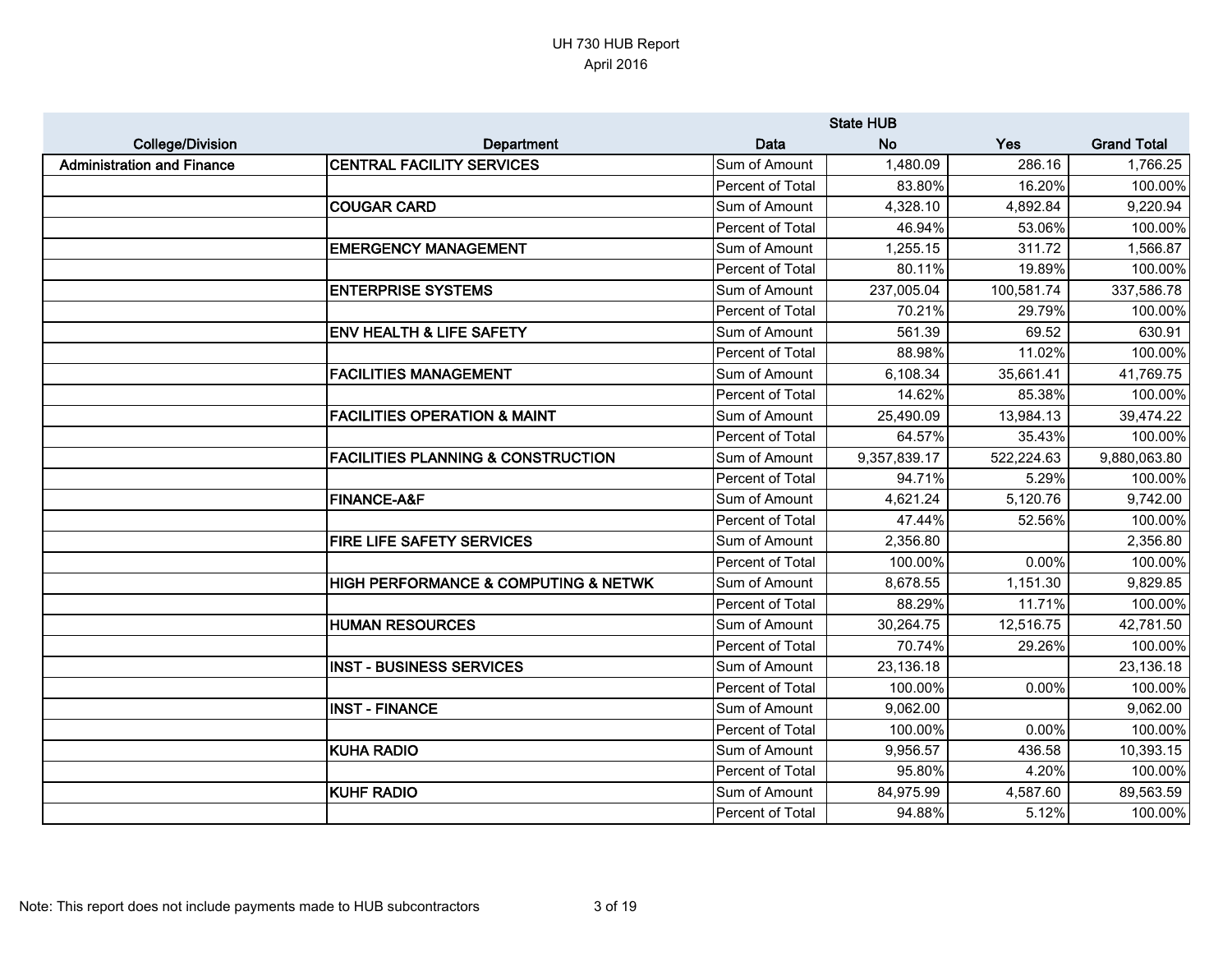|                                   |                                     |                         | <b>State HUB</b> |            |                    |
|-----------------------------------|-------------------------------------|-------------------------|------------------|------------|--------------------|
| <b>College/Division</b>           | Department                          | Data                    | <b>No</b>        | Yes        | <b>Grand Total</b> |
| <b>Administration and Finance</b> | <b>MINOR AND PLANNED PROJECTS</b>   | Sum of Amount           | 444,497.81       | 16,093.00  | 460,590.81         |
|                                   |                                     | Percent of Total        | 96.51%           | 3.49%      | 100.00%            |
|                                   | <b>MINOR IN-HOUSE CONSTRUCTION</b>  | Sum of Amount           | 12,502.60        | 33,278.00  | 45,780.60          |
|                                   |                                     | Percent of Total        | 27.31%           | 72.69%     | 100.00%            |
|                                   | PARKING & TRANSPORTATION OPERATIONS | Sum of Amount           | 265,723.62       | 8,494.43   | 274,218.05         |
|                                   |                                     | Percent of Total        | 96.90%           | 3.10%      | 100.00%            |
|                                   | PHY PLANT-AUTOMOTIVE                | Sum of Amount           | 33,493.21        | 4,010.41   | 37,503.62          |
|                                   |                                     | Percent of Total        | 89.31%           | 10.69%     | 100.00%            |
|                                   | PHY PLANT-GROUNDS MAINT             | Sum of Amount           | 11,308.28        | 5,937.50   | 17,245.78          |
|                                   |                                     | Percent of Total        | 65.57%           | 34.43%     | 100.00%            |
|                                   | PHY PLANT-SOLID WASTE               | Sum of Amount           | 5,176.07         |            | 5,176.07           |
|                                   |                                     | <b>Percent of Total</b> | 100.00%          | 0.00%      | 100.00%            |
|                                   | <b>PHYSICAL PLANT</b>               | Sum of Amount           | 219,949.66       | 214,488.38 | 434,438.04         |
|                                   |                                     | Percent of Total        | 50.63%           | 49.37%     | 100.00%            |
|                                   | <b>PLANNING</b>                     | Sum of Amount           | 274.94           |            | 274.94             |
|                                   |                                     | Percent of Total        | 100.00%          | 0.00%      | 100.00%            |
|                                   | <b>POLICE</b>                       | Sum of Amount           | 25,246.41        | 790.56     | 26,036.97          |
|                                   |                                     | Percent of Total        | 96.96%           | 3.04%      | 100.00%            |
|                                   | <b>POSTAL SERVICES OPERATIONS</b>   | Sum of Amount           | 7,692.19         | 50.00      | 7,742.19           |
|                                   |                                     | Percent of Total        | 99.35%           | 0.65%      | 100.00%            |
|                                   | PRINTING OPERATIONS                 | Sum of Amount           | 9,388.14         | 2,277.99   | 11,666.13          |
|                                   |                                     | Percent of Total        | 80.47%           | 19.53%     | 100.00%            |
|                                   | <b>PUBLIC SAFETY SYSTEMS</b>        | Sum of Amount           | 250.15           |            | 250.15             |
|                                   |                                     | Percent of Total        | 100.00%          | 0.00%      | 100.00%            |
|                                   | <b>PURCHASED UTILITIES</b>          | Sum of Amount           | 1,449.50         |            | 1,449.50           |
|                                   |                                     | Percent of Total        | 100.00%          | 0.00%      | 100.00%            |
|                                   | <b>REAL ESTATE SERVICES</b>         | Sum of Amount           | 3,263.00         |            | 3,263.00           |
|                                   |                                     | Percent of Total        | 100.00%          | 0.00%      | 100.00%            |
|                                   | <b>SERVICE LEVEL AGREEMENT</b>      | Sum of Amount           |                  | 116,154.26 | 116,154.26         |
|                                   |                                     | Percent of Total        | $0.00\%$         | 100.00%    | 100.00%            |
|                                   | <b>STUDENT BUSINESS SERVICES</b>    | Sum of Amount           | 15,291.04        | 836.13     | 16,127.17          |
|                                   |                                     | Percent of Total        | 94.82%           | 5.18%      | 100.00%            |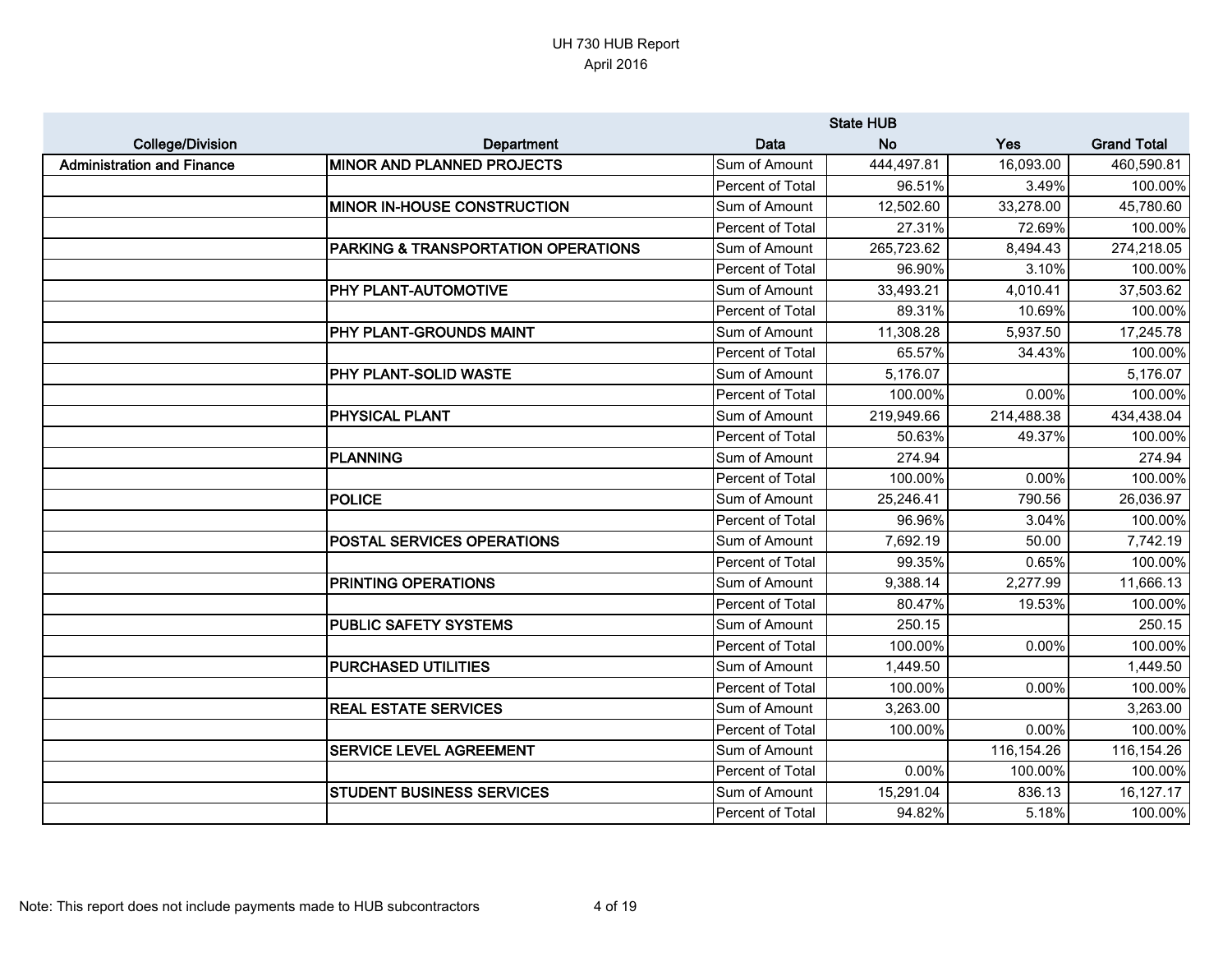|                                             |                                          |                  | <b>State HUB</b> |              |                    |
|---------------------------------------------|------------------------------------------|------------------|------------------|--------------|--------------------|
| <b>College/Division</b>                     | Department                               | <b>Data</b>      | <b>No</b>        | Yes          | <b>Grand Total</b> |
| <b>Administration and Finance</b>           | <b>TECHNOLOGY SERVICES &amp; SUPPORT</b> | Sum of Amount    | 384,267.49       | 190,480.20   | 574,747.69         |
|                                             |                                          | Percent of Total | 66.86%           | 33.14%       | 100.00%            |
|                                             | TV PUBLIC BROADCASTING                   | Sum of Amount    | 92,664.51        | 4,484.98     | 97,149.49          |
|                                             |                                          | Percent of Total | 95.38%           | 4.62%        | 100.00%            |
|                                             | UH SPORTS & ENTERTAINMENT SVC            | Sum of Amount    | 1,703,505.14     |              | 1,703,505.14       |
|                                             |                                          | Percent of Total | 100.00%          | 0.00%        | 100.00%            |
|                                             | <b>UIT SECURITY</b>                      | Sum of Amount    | 11.90            | 347.22       | 359.12             |
|                                             |                                          | Percent of Total | 3.31%            | 96.69%       | 100.00%            |
|                                             | UNIV PROPERTY SERVICES OPERATIONS        | Sum of Amount    | 261,408.00       |              | 261,408.00         |
|                                             |                                          | Percent of Total | 100.00%          | 0.00%        | 100.00%            |
|                                             | UNIVERSITY INFORMATION TECHNOLOGY        | Sum of Amount    | 369.49           | 183.75       | 553.24             |
|                                             |                                          | Percent of Total | 66.79%           | 33.21%       | 100.00%            |
| Administration and Finance Sum of Amount    |                                          |                  | 13,335,246.52    | 1,300,723.36 | 14,635,969.88      |
| Administration and Finance Percent of Total |                                          |                  | 91.11%           | 8.89%        | 100.00%            |
| Architecture                                | <b>ARCHITECTURE</b>                      | Sum of Amount    | 856.00           |              | 856.00             |
|                                             |                                          | Percent of Total | 100.00%          | 0.00%        | 100.00%            |
|                                             | <b>COMMU DESIGN CNTR SUSAN ROGERS</b>    | Sum of Amount    | 531.99           |              | 531.99             |
|                                             |                                          | Percent of Total | 100.00%          | 0.00%        | 100.00%            |
|                                             | <b>DEAN, ARCHITECTURE</b>                | Sum of Amount    | 20,401.56        | 1,213.81     | 21,615.37          |
|                                             |                                          | Percent of Total | 94.38%           | 5.62%        | 100.00%            |
| <b>Architecture Sum of Amount</b>           |                                          |                  | 21,789.55        | 1,213.81     | 23,003.36          |
| <b>Architecture Percent of Total</b>        |                                          |                  | 94.72%           | 5.28%        | 100.00%            |
| <b>Business Administration</b>              | <b>ACCOUNTANCY AND TAXATION</b>          | Sum of Amount    | 5,104.10         | 764.51       | 5,868.61           |
|                                             |                                          | Percent of Total | 86.97%           | 13.03%       | 100.00%            |
|                                             | <b>ACCOUNTING CERTIFICATE PROGRAM</b>    | Sum of Amount    | 295.65           | 32.50        | 328.15             |
|                                             |                                          | Percent of Total | 90.10%           | 9.90%        | 100.00%            |
|                                             | <b>BAUER CAREER SERVICES CTR</b>         | Sum of Amount    | 5,111.98         | 173.34       | 5,285.32           |
|                                             |                                          | Percent of Total | 96.72%           | 3.28%        | 100.00%            |
|                                             | <b>BAUER COMMUNICATIONS</b>              | Sum of Amount    | 24,611.40        |              | 24,611.40          |
|                                             |                                          | Percent of Total | 100.00%          | 0.00%        | 100.00%            |
|                                             | <b>BAUER DIVISION OF TECHNOLOGY</b>      | Sum of Amount    | 4,869.60         | 5,198.14     | 10,067.74          |
|                                             |                                          | Percent of Total | 48.37%           | 51.63%       | 100.00%            |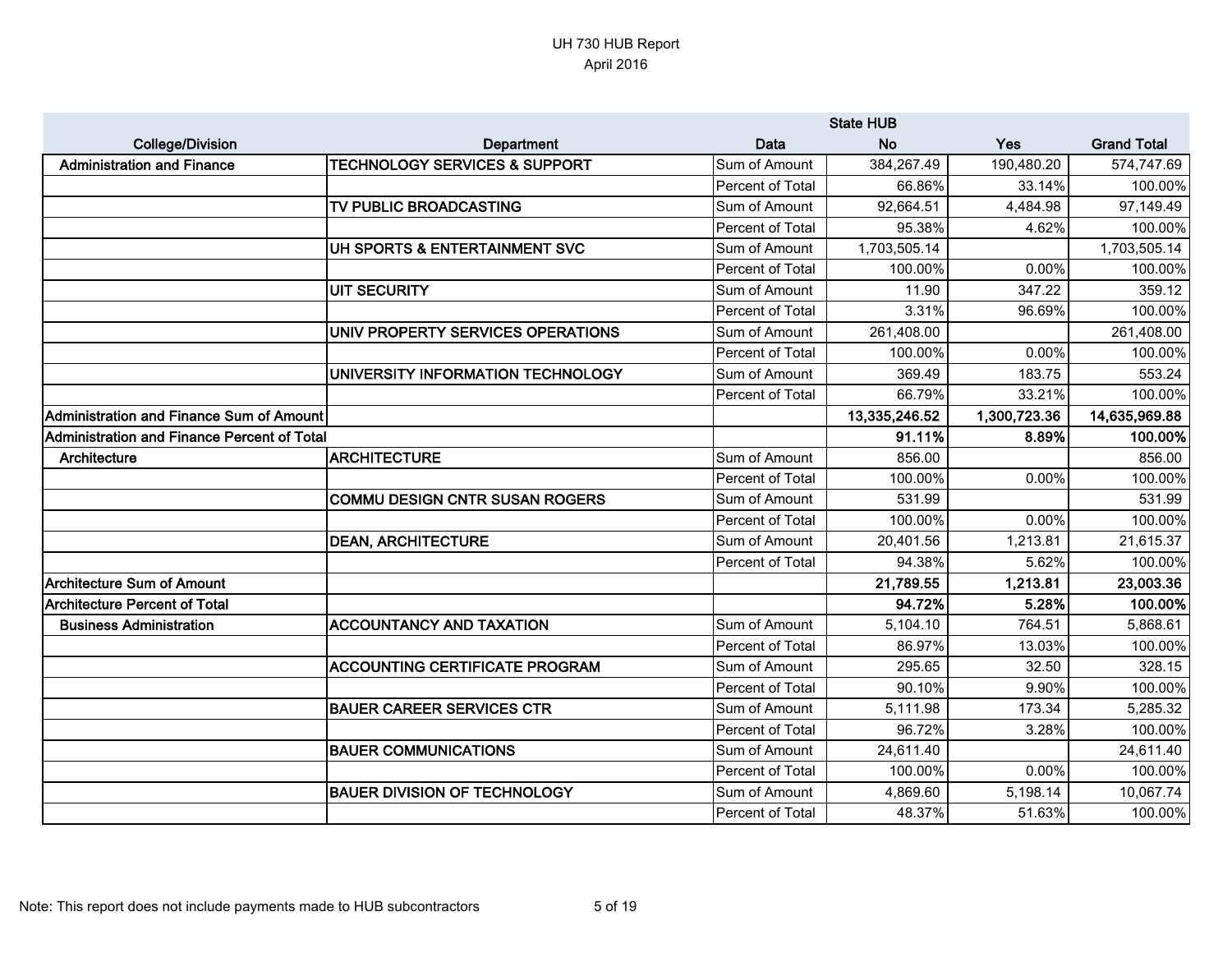|                                                 |                                              |                  | <b>State HUB</b> |            |                    |
|-------------------------------------------------|----------------------------------------------|------------------|------------------|------------|--------------------|
| <b>College/Division</b>                         | <b>Department</b>                            | <b>Data</b>      | <b>No</b>        | Yes        | <b>Grand Total</b> |
| <b>Business Administration</b>                  | <b>BAUER EXTERNAL RELATIONS DEPT</b>         | Sum of Amount    | 130.58           | 464.58     | 595.16             |
|                                                 |                                              | Percent of Total | 21.94%           | 78.06%     | 100.00%            |
|                                                 | <b>BAUER GRADUATE PROFESSIONAL PROGRAMS</b>  | Sum of Amount    | 4,746.54         |            | 4,746.54           |
|                                                 |                                              | Percent of Total | 100.00%          | 0.00%      | 100.00%            |
|                                                 | CTR FOR EXECUTIVE DEVELOPMENT                | Sum of Amount    | 714.11           | 611.10     | 1,325.21           |
|                                                 |                                              | Percent of Total | 53.89%           | 46.11%     | 100.00%            |
|                                                 | <b>DEAN'S OFFICE, BAUER COLLEGE</b>          | Sum of Amount    | 87,619.91        | 200,656.53 | 288,276.44         |
|                                                 |                                              | Percent of Total | 30.39%           | 69.61%     | 100.00%            |
|                                                 | <b>DECISION AND INFORMATION SCIEN</b>        | Sum of Amount    | 3,897.10         | 538.30     | 4,435.40           |
|                                                 |                                              | Percent of Total | 87.86%           | 12.14%     | 100.00%            |
|                                                 | <b>EXECUTIVE DEGREE PROGRAMS</b>             | Sum of Amount    | 25,915.34        | 14,695.88  | 40,611.22          |
|                                                 |                                              | Percent of Total | 63.81%           | 36.19%     | 100.00%            |
|                                                 | <b>FINANCE-BAUER COLLEGE</b>                 | Sum of Amount    | 8,038.89         | 1,003.52   | 9,042.41           |
|                                                 |                                              | Percent of Total | 88.90%           | 11.10%     | 100.00%            |
|                                                 | <b>MANAGEMENT-BAUER COLLEGE</b>              | Sum of Amount    | 90.35            | 420.51     | 510.86             |
|                                                 |                                              | Percent of Total | 17.69%           | 82.31%     | 100.00%            |
|                                                 | <b>MARKETING-BAUER COLLEGE</b>               | Sum of Amount    | 1,975.32         | 1,208.80   | 3,184.12           |
|                                                 |                                              | Percent of Total | 62.04%           | 37.96%     | 100.00%            |
|                                                 | <b>SALES EXCELLENCE INSTITUTE</b>            | Sum of Amount    | 14,352.81        | 39.95      | 14,392.76          |
|                                                 |                                              | Percent of Total | 99.72%           | 0.28%      | 100.00%            |
|                                                 | <b>SMALL BUSINESS DEV CENTER</b>             | Sum of Amount    | 157,740.95       | 4,479.61   | 162,220.56         |
|                                                 |                                              | Percent of Total | 97.24%           | 2.76%      | 100.00%            |
|                                                 | <b>UNDERGRAD BUSINESS PROG</b>               | Sum of Amount    | 1,430.47         | 570.91     | 2,001.38           |
|                                                 |                                              | Percent of Total | 71.47%           | 28.53%     | 100.00%            |
|                                                 | <b>WOLFF CTR FOR ENTREPRENEURSHIP</b>        | Sum of Amount    | 1,193.68         | 142.73     | 1,336.41           |
|                                                 |                                              | Percent of Total | 89.32%           | 10.68%     | 100.00%            |
| <b>Business Administration Sum of Amount</b>    |                                              |                  | 347,838.78       | 231,000.91 | 578,839.69         |
| <b>Business Administration Percent of Total</b> |                                              |                  | 60.09%           | 39.91%     | 100.00%            |
| <b>Chancellor/President</b>                     | <b>BASEBALL</b>                              | Sum of Amount    | 30,985.18        |            | 30,985.18          |
|                                                 |                                              | Percent of Total | 100.00%          | 0.00%      | 100.00%            |
|                                                 | <b>COMMUNITY RELATIONS &amp; INST ACCESS</b> | Sum of Amount    | 292.19           |            | 292.19             |
|                                                 |                                              | Percent of Total | 100.00%          | 0.00%      | 100.00%            |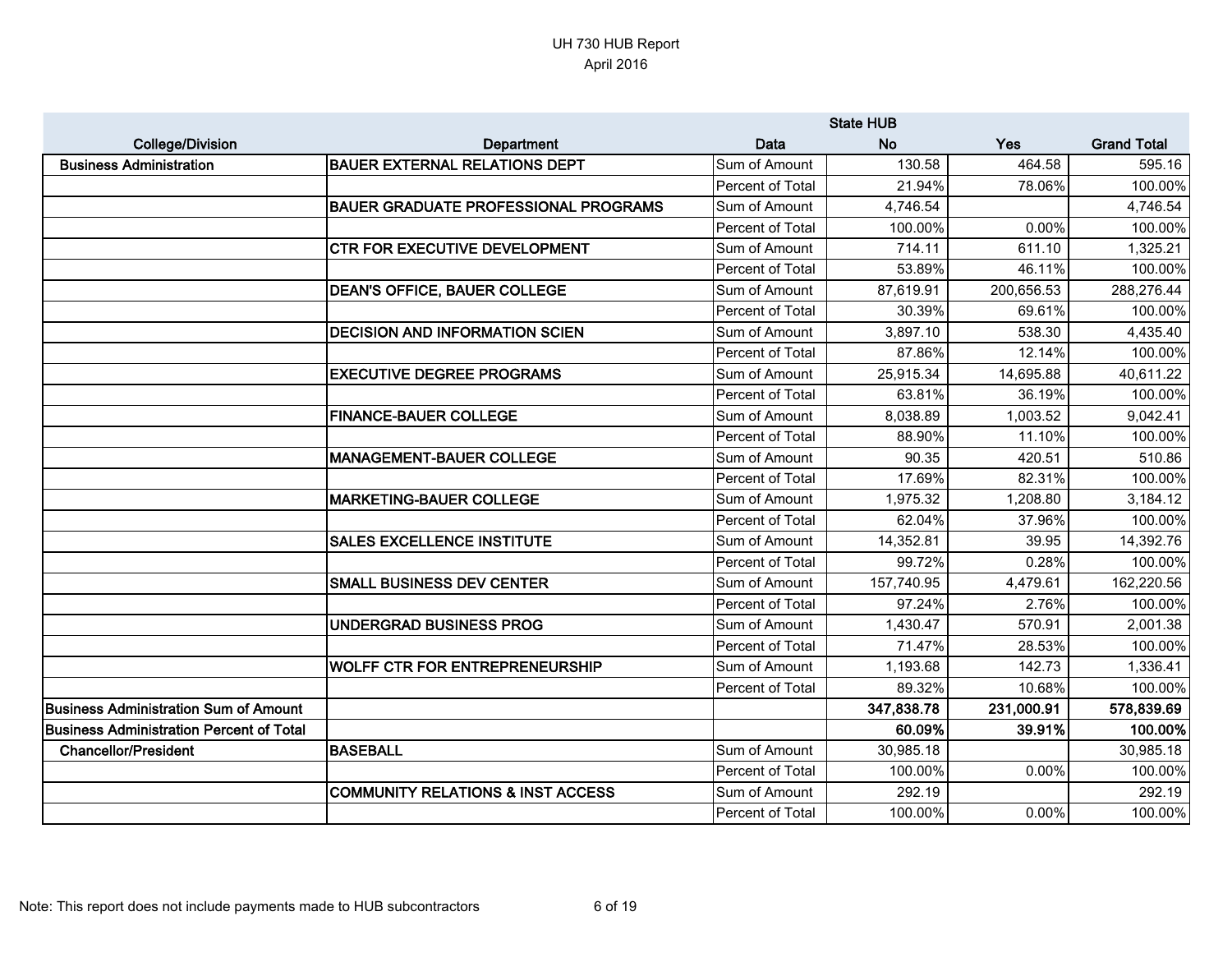|                                              |                                      |                  | <b>State HUB</b> |           |                    |
|----------------------------------------------|--------------------------------------|------------------|------------------|-----------|--------------------|
| <b>College/Division</b>                      | Department                           | <b>Data</b>      | <b>No</b>        | Yes       | <b>Grand Total</b> |
| <b>Chancellor/President</b>                  | <b>FOOTBALL</b>                      | Sum of Amount    | 18,359.70        | 1,919.70  | 20,279.40          |
|                                              |                                      | Percent of Total | 90.53%           | 9.47%     | 100.00%            |
|                                              | <b>INTERCOLLEGIATE ATHLETICS</b>     | Sum of Amount    | 204,500.58       | 14,544.15 | 219,044.73         |
|                                              |                                      | Percent of Total | 93.36%           | 6.64%     | 100.00%            |
|                                              | <b>MEN'S BASKETBALL</b>              | Sum of Amount    | 87,745.33        | 645.00    | 88,390.33          |
|                                              |                                      | Percent of Total | 99.27%           | 0.73%     | 100.00%            |
|                                              | <b>MEN'S TRACK AND FIELD</b>         | Sum of Amount    | 40,152.81        | 462.75    | 40,615.56          |
|                                              |                                      | Percent of Total | 98.86%           | 1.14%     | 100.00%            |
|                                              | OFFICE EQUAL OPPORTUNITY SRVS        | Sum of Amount    | 199.83           |           | 199.83             |
|                                              |                                      | Percent of Total | 100.00%          | 0.00%     | 100.00%            |
|                                              | OFFICE OF SPECIAL EVENTS             | Sum of Amount    | 19,660.73        |           | 19,660.73          |
|                                              |                                      | Percent of Total | 100.00%          | 0.00%     | 100.00%            |
|                                              | PRESIDENT                            | Sum of Amount    | 6,065.72         | 862.71    | 6,928.43           |
|                                              |                                      | Percent of Total | 87.55%           | 12.45%    | 100.00%            |
|                                              | <b>STAFF COUNCIL</b>                 | Sum of Amount    | 1,458.44         | 421.33    | 1,879.77           |
|                                              |                                      | Percent of Total | 77.59%           | 22.41%    | 100.00%            |
|                                              | <b>WOMEN'S BASKETBALL</b>            | Sum of Amount    | 30,872.22        |           | 30,872.22          |
|                                              |                                      | Percent of Total | 100.00%          | 0.00%     | 100.00%            |
|                                              | <b>WOMEN'S GOLF</b>                  | Sum of Amount    | 296.16           |           | 296.16             |
|                                              |                                      | Percent of Total | 100.00%          | 0.00%     | 100.00%            |
|                                              | <b>WOMEN'S SOCCER</b>                | Sum of Amount    | 435.60           |           | 435.60             |
|                                              |                                      | Percent of Total | 100.00%          | 0.00%     | 100.00%            |
|                                              | <b>WOMEN'S SOFTBALL</b>              | Sum of Amount    | 24,714.49        | 105.00    | 24,819.49          |
|                                              |                                      | Percent of Total | 99.58%           | 0.42%     | 100.00%            |
|                                              | <b>WOMEN'S SWIMMING &amp; DIVING</b> | Sum of Amount    | 7,173.03         |           | 7,173.03           |
|                                              |                                      | Percent of Total | 100.00%          | 0.00%     | 100.00%            |
|                                              | <b>WOMEN'S TENNIS</b>                | Sum of Amount    | 1,408.00         |           | 1,408.00           |
|                                              |                                      | Percent of Total | 100.00%          | 0.00%     | 100.00%            |
|                                              | <b>WOMEN'S VOLLEYBALL</b>            | Sum of Amount    | 1,029.94         |           | 1,029.94           |
|                                              |                                      | Percent of Total | 100.00%          | 0.00%     | 100.00%            |
| <b>Chancellor/President Sum of Amount</b>    |                                      |                  | 475,349.95       | 18,960.64 | 494,310.59         |
| <b>Chancellor/President Percent of Total</b> |                                      |                  | 96.16%           | 3.84%     | 100.00%            |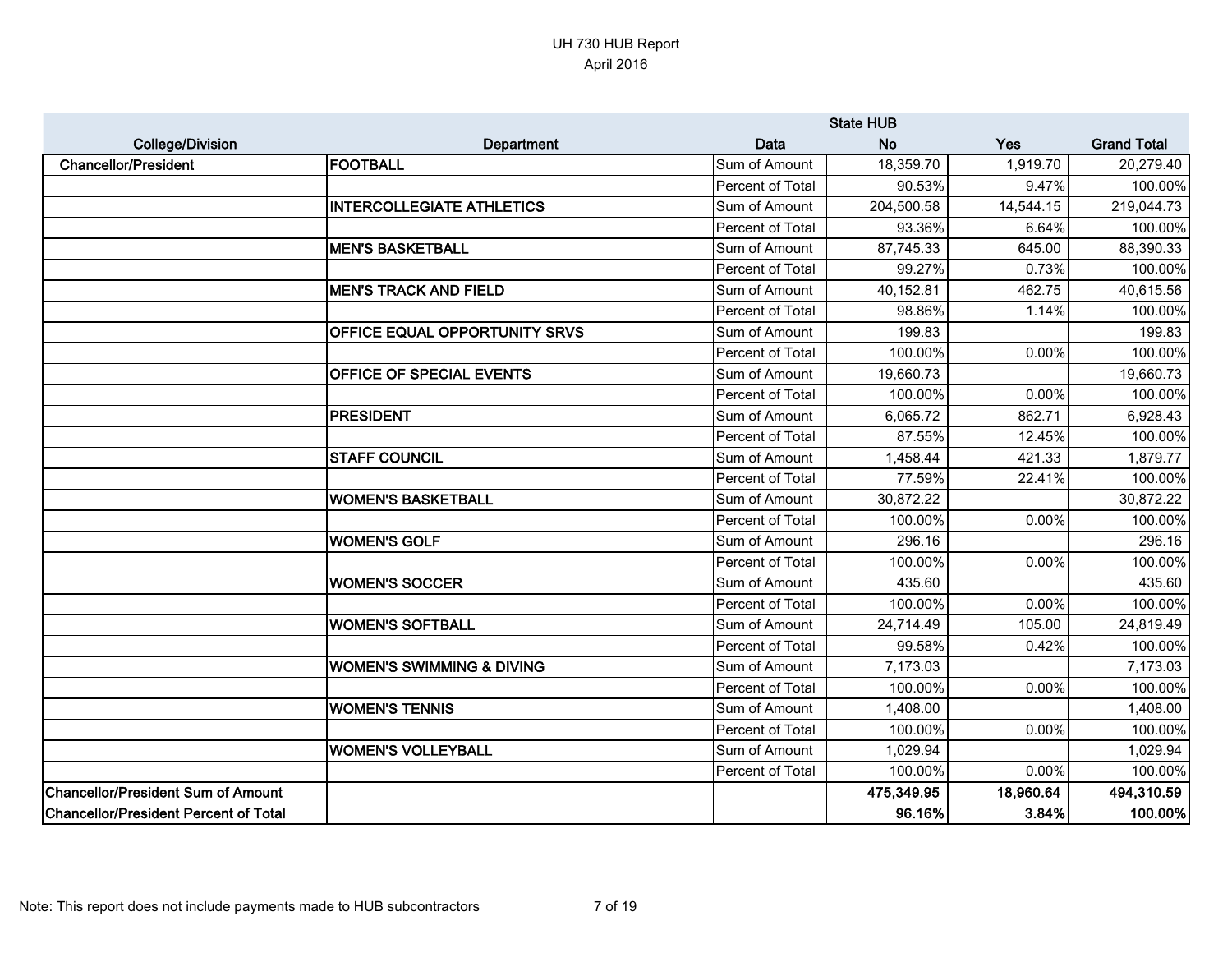|                                          |                                             |                  | <b>State HUB</b> |           |                    |
|------------------------------------------|---------------------------------------------|------------------|------------------|-----------|--------------------|
| <b>College/Division</b>                  | <b>Department</b>                           | <b>Data</b>      | <b>No</b>        | Yes       | <b>Grand Total</b> |
| <b>College of the Arts</b>               | <b>ART</b>                                  | Sum of Amount    | 12,014.47        | 1,457.35  | 13,471.82          |
|                                          |                                             | Percent of Total | 89.18%           | 10.82%    | 100.00%            |
|                                          | BAND                                        | Sum of Amount    | 3,741.20         |           | 3,741.20           |
|                                          |                                             | Percent of Total | 100.00%          | 0.00%     | 100.00%            |
|                                          | <b>BLAFFER GALLERY</b>                      | Sum of Amount    | 18,968.08        | 3,082.02  | 22,050.10          |
|                                          |                                             | Percent of Total | 86.02%           | 13.98%    | 100.00%            |
|                                          | <b>CWMCA CENTER FOR THE ARTS</b>            | Sum of Amount    | 103,262.88       | 10,359.31 | 113,622.19         |
|                                          |                                             | Percent of Total | 90.88%           | 9.12%     | 100.00%            |
|                                          | <b>MUSIC</b>                                | Sum of Amount    | 36,227.40        | 3,373.85  | 39,601.25          |
|                                          |                                             | Percent of Total | 91.48%           | 8.52%     | 100.00%            |
|                                          | <b>THEATER</b>                              | Sum of Amount    | 17,453.68        | 820.67    | 18,274.35          |
|                                          |                                             | Percent of Total | 95.51%           | 4.49%     | 100.00%            |
| <b>College of the Arts Sum of Amount</b> |                                             |                  | 191,667.71       | 19,093.20 | 210,760.91         |
| College of the Arts Percent of Total     |                                             |                  | 90.94%           | 9.06%     | 100.00%            |
| <b>Education</b>                         | <b>ASIAN AMERICAN STUDIES</b>               | Sum of Amount    | 505.18           | 615.91    | 1,121.09           |
|                                          |                                             | Percent of Total | 45.06%           | 54.94%    | 100.00%            |
|                                          | CENTER FOR INFO TECH IN EDUCATION           | Sum of Amount    | 4,223.54         |           | 4,223.54           |
|                                          |                                             | Percent of Total | 100.00%          | 0.00%     | 100.00%            |
|                                          | <b>CHARTER SCHOOL</b>                       | Sum of Amount    | 6,847.36         | 724.64    | 7,572.00           |
|                                          |                                             | Percent of Total | 90.43%           | 9.57%     | 100.00%            |
|                                          | <b>CONSISTENCY MGMT &amp; COOP DISCIP</b>   | Sum of Amount    | 1,520.95         |           | 1,520.95           |
|                                          |                                             | Percent of Total | 100.00%          | 0.00%     | 100.00%            |
|                                          | <b>CURRICULUM AND INSTRUCTION</b>           | Sum of Amount    | 82,998.35        | 94.67     | 83,093.02          |
|                                          |                                             | Percent of Total | 99.89%           | 0.11%     | 100.00%            |
|                                          | <b>DEAN, EDUCATION</b>                      | Sum of Amount    | 8,104.20         | 3,370.51  | 11,474.71          |
|                                          |                                             | Percent of Total | 70.63%           | 29.37%    | 100.00%            |
|                                          | <b>ED LEADERSHIP &amp; POLICY STUDIES</b>   | Sum of Amount    | 13.95            | 106.86    | 120.81             |
|                                          |                                             | Percent of Total | 11.55%           | 88.45%    | 100.00%            |
|                                          | <b>PSYCH, HEALTH &amp; LEARNING SCIENCE</b> | Sum of Amount    | 61,768.52        | 149.04    | 61,917.56          |
|                                          |                                             | Percent of Total | 99.76%           | 0.24%     | 100.00%            |
| <b>Education Sum of Amount</b>           |                                             |                  | 165,982.05       | 5,061.63  | 171,043.68         |
| <b>Education Percent of Total</b>        |                                             |                  | 97.04%           | 2.96%     | 100.00%            |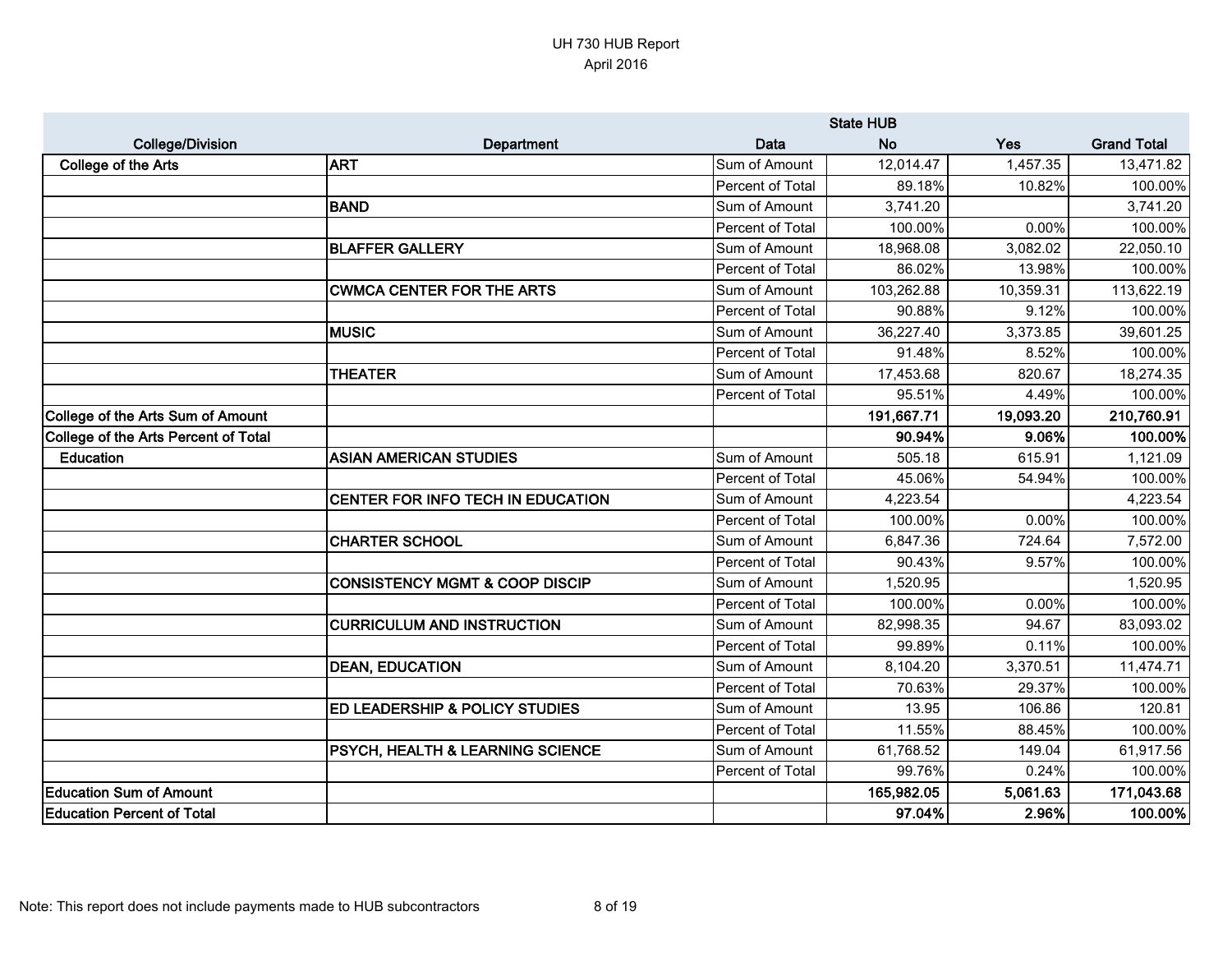|                                        |                                         |                  | <b>State HUB</b> |           |                    |
|----------------------------------------|-----------------------------------------|------------------|------------------|-----------|--------------------|
| <b>College/Division</b>                | Department                              | Data             | <b>No</b>        | Yes       | <b>Grand Total</b> |
| Engineering                            | <b>BIOMEDICAL ENGINEERING</b>           | Sum of Amount    | 87,571.71        | 38,175.34 | 125,747.05         |
|                                        |                                         | Percent of Total | 69.64%           | 30.36%    | 100.00%            |
|                                        | <b>CHEMICAL ENGINEERING</b>             | Sum of Amount    | 84,669.53        | 1,021.18  | 85,690.71          |
|                                        |                                         | Percent of Total | 98.81%           | 1.19%     | 100.00%            |
|                                        | <b>CIVIL ENGINEERING</b>                | Sum of Amount    | 136,975.20       | 25,380.70 | 162,355.90         |
|                                        |                                         | Percent of Total | 84.37%           | 15.63%    | 100.00%            |
|                                        | <b>COMPOSITE ENGR APPLICATIONS CT</b>   | Sum of Amount    | 1,016.40         |           | 1,016.40           |
|                                        |                                         | Percent of Total | 100.00%          | 0.00%     | 100.00%            |
|                                        | <b>CTR FOR INNOVATIVE GROUTING</b>      | Sum of Amount    | 8,791.70         |           | 8,791.70           |
|                                        |                                         | Percent of Total | 100.00%          | 0.00%     | 100.00%            |
|                                        | <b>DEAN, ENGINEERING</b>                | Sum of Amount    | 68,023.04        | 2,821.49  | 70,844.53          |
|                                        |                                         | Percent of Total | 96.02%           | 3.98%     | 100.00%            |
|                                        | <b>ELECTRICAL ENGINEERING</b>           | Sum of Amount    | 391,766.09       | 17,111.57 | 408,877.66         |
|                                        |                                         | Percent of Total | 95.81%           | 4.19%     | 100.00%            |
|                                        | <b>ENGINEERING SERVICES</b>             | Sum of Amount    | 491.51           | 540.94    | 1,032.45           |
|                                        |                                         | Percent of Total | 47.61%           | 52.39%    | 100.00%            |
|                                        | <b>INDUSTRIAL ENGINEERING</b>           | Sum of Amount    | 5,578.99         | 972.70    | 6,551.69           |
|                                        |                                         | Percent of Total | 85.15%           | 14.85%    | 100.00%            |
|                                        | <b>INTEGRATED BIO &amp; NANO SYSTEM</b> | Sum of Amount    | 3,733.19         |           | 3,733.19           |
|                                        |                                         | Percent of Total | 100.00%          | 0.00%     | 100.00%            |
|                                        | <b>MECHANICAL ENGINEERING</b>           | Sum of Amount    | 782,814.92       | 2,796.90  | 785,611.82         |
|                                        |                                         | Percent of Total | 99.64%           | 0.36%     | 100.00%            |
|                                        | NATL CTR FOR AIRBORNE LASER MAPPING     | Sum of Amount    | 6,536.82         | 270.87    | 6,807.69           |
|                                        |                                         | Percent of Total | 96.02%           | 3.98%     | 100.00%            |
|                                        | PETROLEUM ENGINEERING                   | Sum of Amount    | 1,297.42         | (9.35)    | 1,288.07           |
|                                        |                                         | Percent of Total | 100.73%          | $-0.73%$  | 100.00%            |
|                                        | <b>SEVERE STORM PRED, EDU EVAC DIS</b>  | Sum of Amount    | 50.38            |           | 50.38              |
|                                        |                                         | Percent of Total | 100.00%          | 0.00%     | 100.00%            |
| <b>Engineering Sum of Amount</b>       |                                         |                  | 1,579,316.90     | 89,082.34 | 1,668,399.24       |
| <b>Engineering Percent of Total</b>    |                                         |                  | 94.66%           | 5.34%     | 100.00%            |
| <b>Graduate College of Social Work</b> | <b>ADMISSIONS-GCSW</b>                  | Sum of Amount    | 1,232.22         | 303.10    | 1,535.32           |
|                                        |                                         | Percent of Total | 80.26%           | 19.74%    | 100.00%            |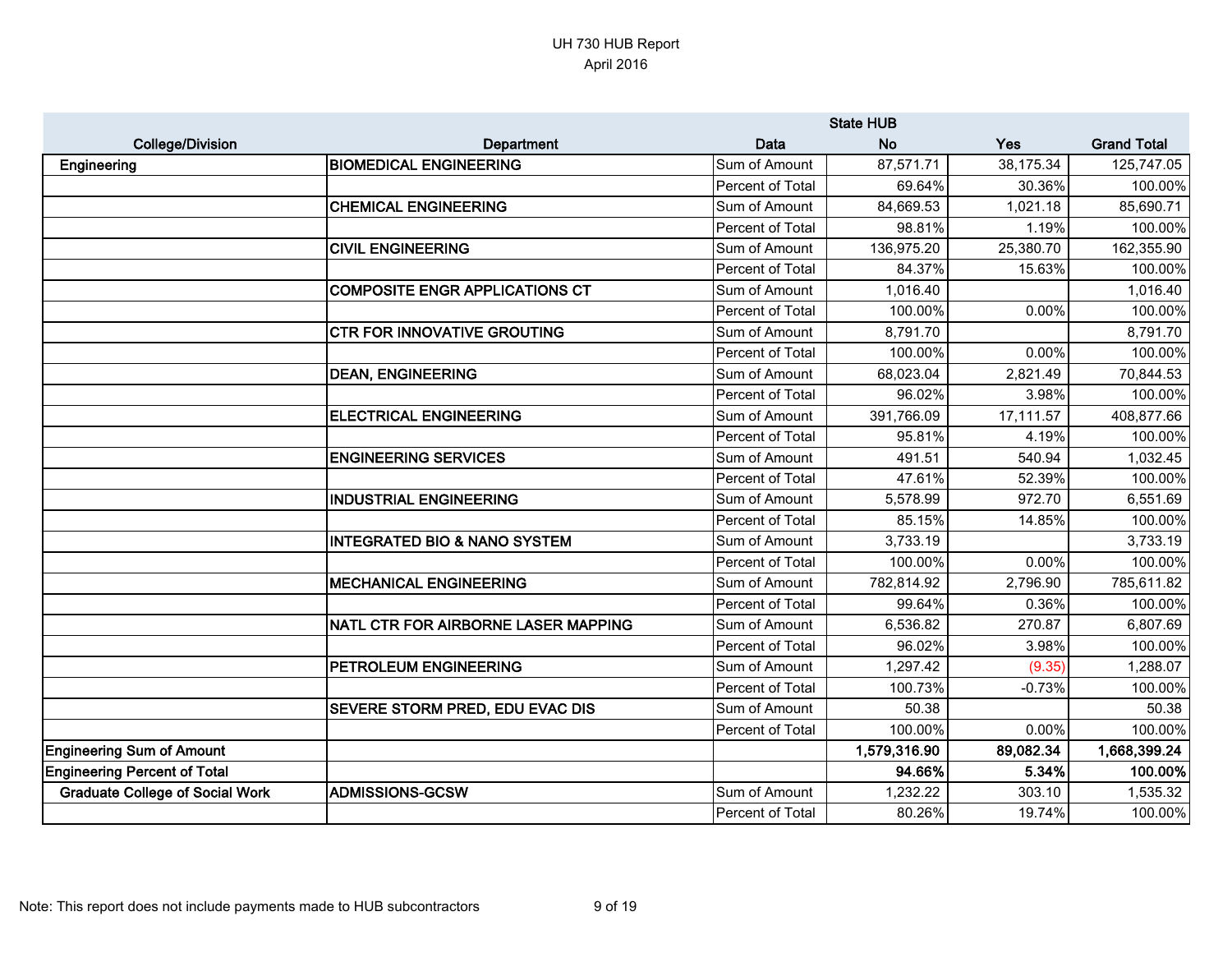|                                                         |                                           |                  | <b>State HUB</b> |          |                    |
|---------------------------------------------------------|-------------------------------------------|------------------|------------------|----------|--------------------|
| <b>College/Division</b>                                 | <b>Department</b>                         | <b>Data</b>      | <b>No</b>        | Yes      | <b>Grand Total</b> |
| <b>Graduate College of Social Work</b>                  | <b>ALUMNI, CAREER &amp; DEVELOPMENT</b>   | Sum of Amount    |                  | 85.51    | 85.51              |
|                                                         |                                           | Percent of Total | 0.00%            | 100.00%  | 100.00%            |
|                                                         | <b>CHILD &amp; FAMILY CENTER</b>          | Sum of Amount    | 1,429.35         | 854.57   | 2,283.92           |
|                                                         |                                           | Percent of Total | 62.58%           | 37.42%   | 100.00%            |
|                                                         | <b>CTR DRUG &amp; SOCIAL POLICY RESRC</b> | Sum of Amount    | 545.00           | 347.94   | 892.94             |
|                                                         |                                           | Percent of Total | 61.03%           | 38.97%   | 100.00%            |
|                                                         | <b>DEAN, SOCIAL WORK</b>                  | Sum of Amount    | 34,800.95        | 1,249.87 | 36,050.82          |
|                                                         |                                           | Percent of Total | 96.53%           | 3.47%    | 100.00%            |
|                                                         | <b>FIELD OFFICE</b>                       | Sum of Amount    |                  | 30.12    | 30.12              |
|                                                         |                                           | Percent of Total | 0.00%            | 100.00%  | 100.00%            |
|                                                         | <b>GCSW INFORMATION TECHNOLOGY</b>        | Sum of Amount    | 636.82           | 1,419.25 | 2,056.07           |
|                                                         |                                           | Percent of Total | 30.97%           | 69.03%   | 100.00%            |
|                                                         | <b>GCSW STUDENT SERVICES</b>              | Sum of Amount    |                  | (3.96)   | (3.96)             |
|                                                         |                                           | Percent of Total | 0.00%            | 100.00%  | 100.00%            |
|                                                         | <b>GULEN INSTITUTE</b>                    | Sum of Amount    | 108.38           |          | 108.38             |
|                                                         |                                           | Percent of Total | 100.00%          | 0.00%    | 100.00%            |
|                                                         | <b>PHD PROGRAM</b>                        | Sum of Amount    |                  | 496.09   | 496.09             |
|                                                         |                                           | Percent of Total | 0.00%            | 100.00%  | 100.00%            |
| <b>Graduate College of Social Work Sum of Amount</b>    |                                           |                  | 38,752.72        | 4,782.49 | 43,535.21          |
| <b>Graduate College of Social Work Percent of Total</b> |                                           |                  | 89.01%           | 10.99%   | 100.00%            |
| <b>Honors College</b>                                   | <b>DEAN, HONORS COLLEGE</b>               | Sum of Amount    | 18,970.78        | 1,341.13 | 20,311.91          |
|                                                         |                                           | Percent of Total | 93.40%           | 6.60%    | 100.00%            |
| Honors College Sum of Amount                            |                                           |                  | 18,970.78        | 1,341.13 | 20,311.91          |
| Honors College Percent of Total                         |                                           |                  | 93.40%           | 6.60%    | 100.00%            |
| <b>Hotel and Restaurant Management</b>                  | <b>DEAN, HOTEL &amp; RESTAURANT MANAG</b> | Sum of Amount    | 15,462.74        | 807.84   | 16,270.58          |
|                                                         |                                           | Percent of Total | 95.03%           | 4.97%    | 100.00%            |
|                                                         | <b>HOTEL AND RESTAURANT MANAGEMENT</b>    | Sum of Amount    | 306,795.98       | 5,822.19 | 312,618.17         |
|                                                         |                                           | Percent of Total | 98.14%           | 1.86%    | 100.00%            |
| Hotel and Restaurant Management Sum of Amount           |                                           |                  | 322,258.72       | 6,630.03 | 328,888.75         |
| Hotel and Restaurant Management Percent of Total        |                                           |                  | 97.98%           | 2.02%    | 100.00%            |
| <b>Law Center</b>                                       | <b>ASSOCIATE DEAN, LAW</b>                | Sum of Amount    | 99.00            |          | 99.00              |
|                                                         |                                           | Percent of Total | 100.00%          | 0.00%    | 100.00%            |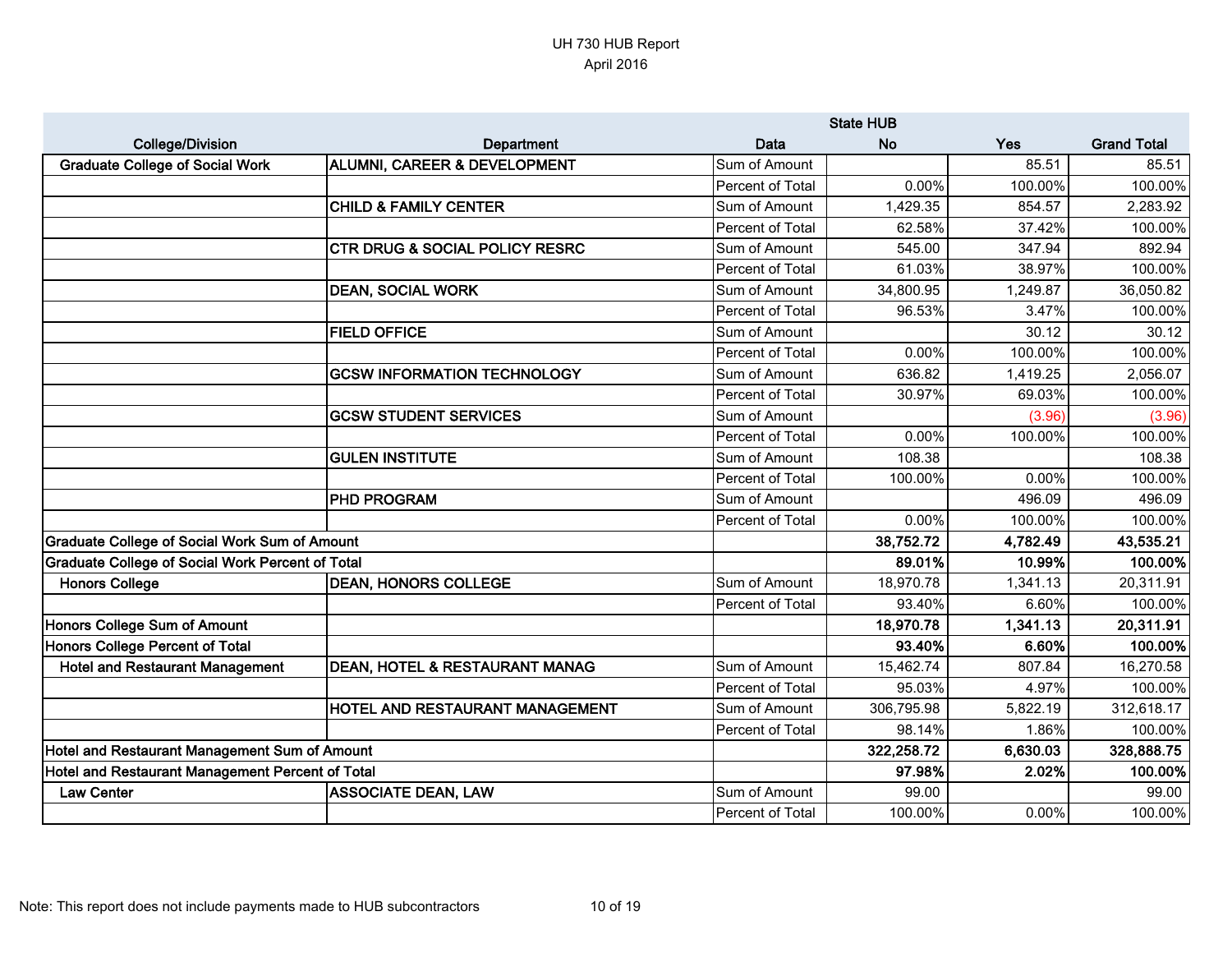|                         |                                          |                  | <b>State HUB</b> |          |                    |
|-------------------------|------------------------------------------|------------------|------------------|----------|--------------------|
| <b>College/Division</b> | Department                               | Data             | <b>No</b>        | Yes      | <b>Grand Total</b> |
| <b>Law Center</b>       | <b>BLAKELEY INSTITUTE</b>                | Sum of Amount    | 5,195.88         | 119.54   | 5,315.42           |
|                         |                                          | Percent of Total | 97.75%           | 2.25%    | 100.00%            |
|                         | <b>BUSINESS SERVICES, LAW</b>            | Sum of Amount    | 7,769.50         | 2,613.26 | 10,382.76          |
|                         |                                          | Percent of Total | 74.83%           | 25.17%   | 100.00%            |
|                         | <b>CAREER SERVICES, LAW</b>              | Sum of Amount    | 2,343.85         |          | 2,343.85           |
|                         |                                          | Percent of Total | 100.00%          | 0.00%    | 100.00%            |
|                         | <b>CENTER PROGRAMS, LAW</b>              | Sum of Amount    | 14,108.31        |          | 14,108.31          |
|                         |                                          | Percent of Total | 100.00%          | 0.00%    | 100.00%            |
|                         | <b>CHAIRS AND PROFESSORSHIPS, LAW</b>    | Sum of Amount    |                  | 14.44    | 14.44              |
|                         |                                          | Percent of Total | 0.00%            | 100.00%  | 100.00%            |
|                         | <b>EXTERNAL AFFAIRS, LAW</b>             | Sum of Amount    |                  | 90.34    | 90.34              |
|                         |                                          | Percent of Total | 0.00%            | 100.00%  | 100.00%            |
|                         | <b>FACILITIES, LAW</b>                   | Sum of Amount    | 199.09           | 621.10   | 820.19             |
|                         |                                          | Percent of Total | 24.27%           | 75.73%   | 100.00%            |
|                         | <b>FACULTY SUPPORT LAW</b>               | Sum of Amount    | 4,645.66         | 541.47   | 5,187.13           |
|                         |                                          | Percent of Total | 89.56%           | 10.44%   | 100.00%            |
|                         | <b>HEALTH LAW &amp; POLICY INSTITUTE</b> | Sum of Amount    | 199.00           | 412.82   | 611.82             |
|                         |                                          | Percent of Total | 32.53%           | 67.47%   | 100.00%            |
|                         | <b>LAW FOUNDATION</b>                    | Sum of Amount    | 204.10           | 71.45    | 275.55             |
|                         |                                          | Percent of Total | 74.07%           | 25.93%   | 100.00%            |
|                         | <b>LAW INFORMATION TECHNOLOGY</b>        | Sum of Amount    | 21,012.04        | 759.29   | 21,771.33          |
|                         |                                          | Percent of Total | 96.51%           | 3.49%    | 100.00%            |
|                         | <b>LAW LIBRARY</b>                       | Sum of Amount    | 9,784.33         | 559.25   | 10,343.58          |
|                         |                                          | Percent of Total | 94.59%           | 5.41%    | 100.00%            |
|                         | <b>LEGAL AID CLINIC, LAW</b>             | Sum of Amount    | 923.00           | 118.73   | 1,041.73           |
|                         |                                          | Percent of Total | 88.60%           | 11.40%   | 100.00%            |
|                         | <b>LEGAL RESEARCH &amp; WRITING, LAW</b> | Sum of Amount    | 3,022.09         |          | 3,022.09           |
|                         |                                          | Percent of Total | 100.00%          | 0.00%    | 100.00%            |
|                         | <b>PUBLIC RELS &amp; MARKETING, LAW</b>  | Sum of Amount    | 44,577.59        | 106.74   | 44,684.33          |
|                         |                                          | Percent of Total | 99.76%           | 0.24%    | 100.00%            |
|                         | <b>STUDENT ORGANIZATION, LAW</b>         | Sum of Amount    | 780.79           |          | 780.79             |
|                         |                                          | Percent of Total | 100.00%          | 0.00%    | 100.00%            |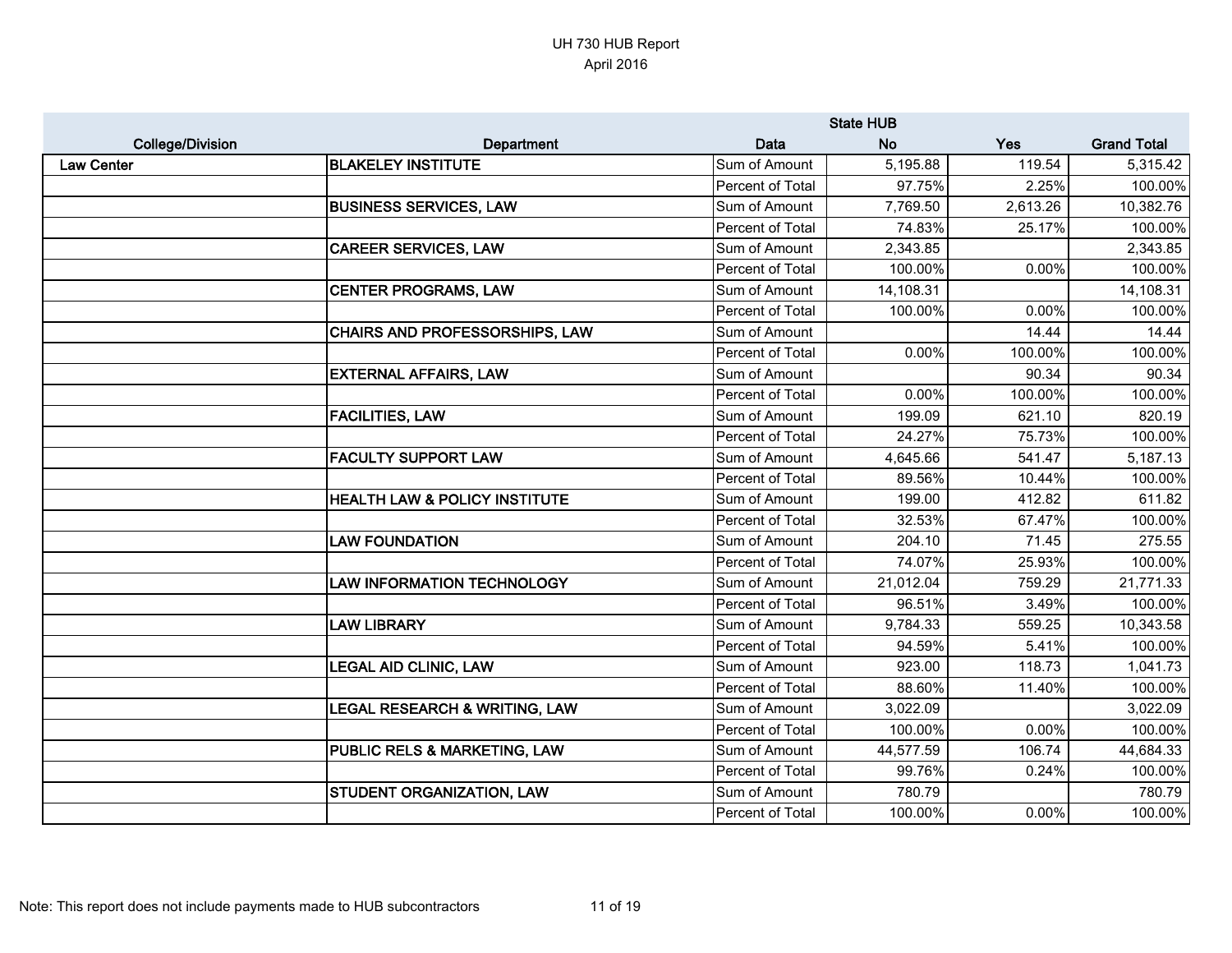|                                         |                                         |                  | <b>State HUB</b> |          |                    |
|-----------------------------------------|-----------------------------------------|------------------|------------------|----------|--------------------|
| <b>College/Division</b>                 | <b>Department</b>                       | Data             | <b>No</b>        | Yes      | <b>Grand Total</b> |
| <b>Law Center</b>                       | <b>STUDENT SERVICES, LAW</b>            | Sum of Amount    | 19,387.90        | 2,853.06 | 22,240.96          |
|                                         |                                         | Percent of Total | 87.17%           | 12.83%   | 100.00%            |
| <b>Law Center Sum of Amount</b>         |                                         |                  | 134,252.13       | 8,881.49 | 143,133.62         |
| <b>Law Center Percent of Total</b>      |                                         |                  | 93.79%           | 6.21%    | 100.00%            |
| <b>Liberal Arts and Social Sciences</b> | <b>AEROSPACE STUDIES</b>                | Sum of Amount    | 615.37           | 335.20   | 950.57             |
|                                         |                                         | Percent of Total | 64.74%           | 35.26%   | 100.00%            |
|                                         | <b>AFRICAN-AMERICAN STUDIES</b>         | Sum of Amount    | 1,868.46         | 1,058.99 | 2,927.45           |
|                                         |                                         | Percent of Total | 63.83%           | 36.17%   | 100.00%            |
|                                         | <b>ARTE PUBLICO</b>                     | Sum of Amount    | 47,099.45        | 51.69    | 47, 151.14         |
|                                         |                                         | Percent of Total | 99.89%           | 0.11%    | 100.00%            |
|                                         | <b>CENTER FOR PUBLIC HISTORY</b>        | Sum of Amount    | 963.12           |          | 963.12             |
|                                         |                                         | Percent of Total | 100.00%          | 0.00%    | 100.00%            |
|                                         | <b>COMMUNICATION</b>                    | Sum of Amount    | 5,937.84         | 562.98   | 6,500.82           |
|                                         |                                         | Percent of Total | 91.34%           | 8.66%    | 100.00%            |
|                                         | <b>COMMUNICATIONS DISORDERS</b>         | Sum of Amount    | 14,651.48        | 254.13   | 14,905.61          |
|                                         |                                         | Percent of Total | 98.30%           | 1.70%    | 100.00%            |
|                                         | <b>COMPARATIVE CULTURAL STUDIES</b>     | Sum of Amount    | 180.69           | 1,371.67 | 1,552.36           |
|                                         |                                         | Percent of Total | 11.64%           | 88.36%   | 100.00%            |
|                                         | CTR NEURO AND BIOMECH RESEARCH          | Sum of Amount    | 1,226.20         |          | 1,226.20           |
|                                         |                                         | Percent of Total | 100.00%          | $0.00\%$ | 100.00%            |
|                                         | <b>DEAN, LIBERAL ARTS &amp; SOC SCI</b> | Sum of Amount    | 24,266.83        | 2,716.46 | 26,983.29          |
|                                         |                                         | Percent of Total | 89.93%           | 10.07%   | 100.00%            |
|                                         | <b>ECONOMICS</b>                        | Sum of Amount    | 2,416.85         | 7,234.19 | 9,651.04           |
|                                         |                                         | Percent of Total | 25.04%           | 74.96%   | 100.00%            |
|                                         | <b>ENGLISH</b>                          | Sum of Amount    | 10,119.73        | 8,370.45 | 18,490.18          |
|                                         |                                         | Percent of Total | 54.73%           | 45.27%   | 100.00%            |
|                                         | <b>HEALTH AND HUMAN PERFORMANCE</b>     | Sum of Amount    | 27,969.32        | 325.00   | 28,294.32          |
|                                         |                                         | Percent of Total | 98.85%           | 1.15%    | 100.00%            |
|                                         | <b>HISPANIC STUDIES</b>                 | Sum of Amount    | 4,690.57         | 254.32   | 4,944.89           |
|                                         |                                         | Percent of Total | 94.86%           | 5.14%    | 100.00%            |
|                                         | <b>HISTORY</b>                          | Sum of Amount    | 2,231.96         | 531.90   | 2,763.86           |
|                                         |                                         | Percent of Total | 80.76%           | 19.24%   | 100.00%            |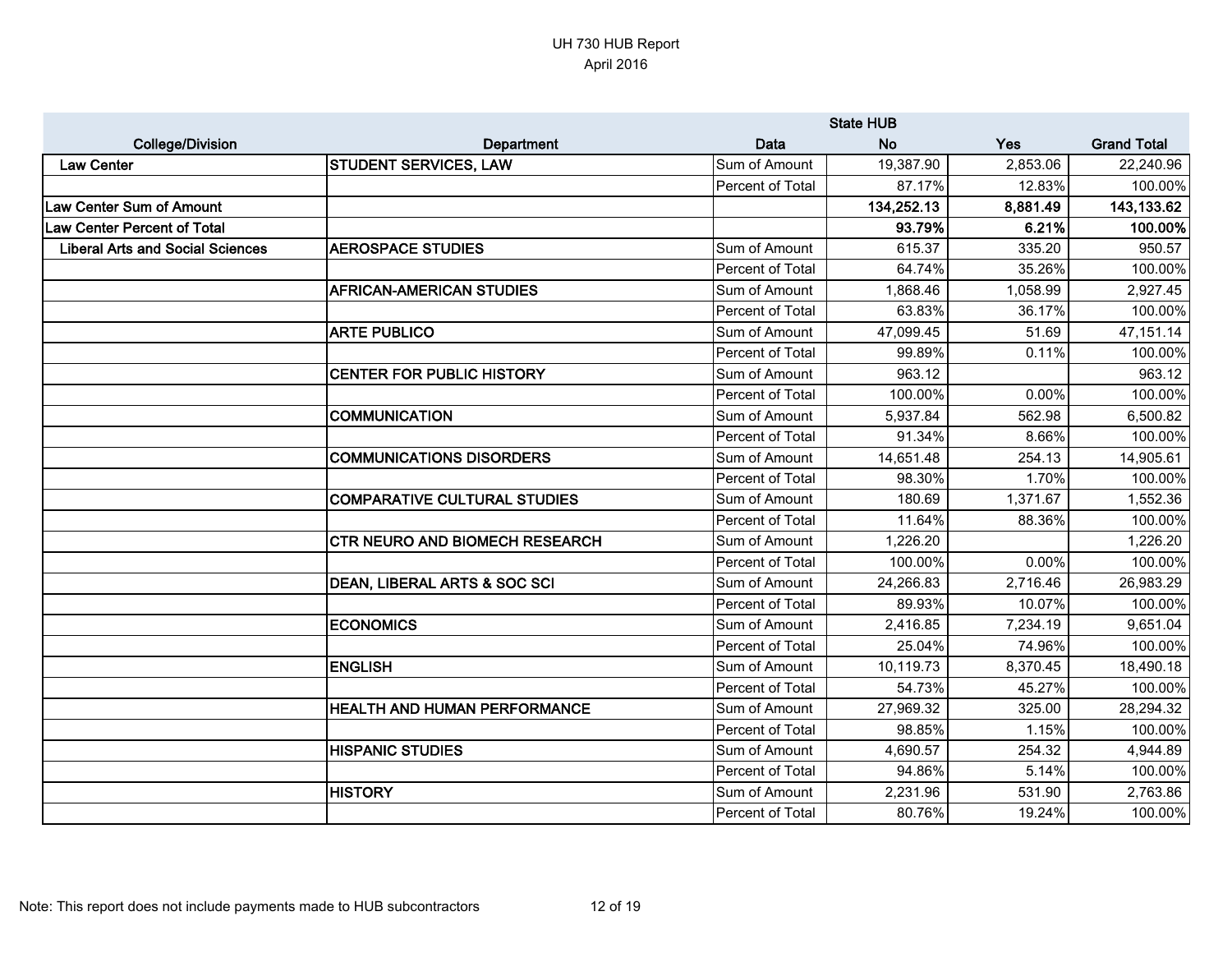|                                                   | <b>State HUB</b>                       |                  |            |           |                    |
|---------------------------------------------------|----------------------------------------|------------------|------------|-----------|--------------------|
| <b>College/Division</b>                           | Department                             | <b>Data</b>      | <b>No</b>  | Yes       | <b>Grand Total</b> |
| <b>Liberal Arts and Social Sciences</b>           | <b>HOBBY CENTER FOR PUBLIC POLICY</b>  | Sum of Amount    | 4,772.79   | 337.96    | 5,110.75           |
|                                                   |                                        | Percent of Total | 93.39%     | 6.61%     | 100.00%            |
|                                                   | <b>MEXICAN-AMERICAN STUDIES</b>        | Sum of Amount    | 937.28     | 207.11    | 1,144.39           |
|                                                   |                                        | Percent of Total | 81.90%     | 18.10%    | 100.00%            |
|                                                   | <b>MILITARY SCIENCE</b>                | Sum of Amount    | 1,628.45   |           | 1,628.45           |
|                                                   |                                        | Percent of Total | 100.00%    | 0.00%     | 100.00%            |
|                                                   | <b>IMODERN AND CLASSICAL LANGUAGES</b> | Sum of Amount    | 3,137.43   | 349.12    | 3,486.55           |
|                                                   |                                        | Percent of Total | 89.99%     | 10.01%    | 100.00%            |
|                                                   | <b>PHILOSOPHY</b>                      | Sum of Amount    | 657.36     | 61.27     | 718.63             |
|                                                   |                                        | Percent of Total | 91.47%     | 8.53%     | 100.00%            |
|                                                   | <b>POLITICAL SCIENCE</b>               | Sum of Amount    | 2,150.22   | 430.35    | 2,580.57           |
|                                                   |                                        | Percent of Total | 83.32%     | 16.68%    | 100.00%            |
|                                                   | <b>PSYCHOLOGY</b>                      | Sum of Amount    | 15,811.10  | 1,837.08  | 17,648.18          |
|                                                   |                                        | Percent of Total | 89.59%     | 10.41%    | 100.00%            |
|                                                   | <b>SOCIOLOGY</b>                       | Sum of Amount    | 3,774.73   | 5,297.55  | 9,072.28           |
|                                                   |                                        | Percent of Total | 41.61%     | 58.39%    | 100.00%            |
|                                                   | <b>WOMEN'S STUDIES PROGRAM</b>         | Sum of Amount    | 28,080.91  | 250.19    | 28,331.10          |
|                                                   |                                        | Percent of Total | 99.12%     | 0.88%     | 100.00%            |
| Liberal Arts and Social Sciences Sum of Amount    |                                        |                  | 205,188.14 | 31,837.61 | 237,025.75         |
| Liberal Arts and Social Sciences Percent of Total |                                        |                  | 86.57%     | 13.43%    | 100.00%            |
| Library                                           | <b>UNIVERSITY LIBRARIES</b>            | Sum of Amount    | 211,341.32 | 24,448.36 | 235,789.68         |
|                                                   |                                        | Percent of Total | 89.63%     | 10.37%    | 100.00%            |
| <b>Library Sum of Amount</b>                      |                                        |                  | 211,341.32 | 24,448.36 | 235,789.68         |
| <b>Library Percent of Total</b>                   |                                        |                  | 89.63%     | 10.37%    | 100.00%            |
| <b>Natural Science and Mathematics</b>            | <b>BIOLOGY &amp; BIOCHEMISTRY</b>      | Sum of Amount    | 162,426.54 | 2,570.36  | 164,996.90         |
|                                                   |                                        | Percent of Total | 98.44%     | 1.56%     | 100.00%            |
|                                                   | <b>BIOLOGY OF BEHAVIOR INSTITUTE</b>   | Sum of Amount    | 410.00     |           | 410.00             |
|                                                   |                                        | Percent of Total | 100.00%    | 0.00%     | 100.00%            |
|                                                   | <b>CHEMISTRY</b>                       | Sum of Amount    | 253,096.84 | 797.20    | 253,894.04         |
|                                                   |                                        | Percent of Total | 99.69%     | 0.31%     | 100.00%            |
|                                                   | <b>COMPUTER SCIENCE</b>                | Sum of Amount    | 35,163.38  | 7,329.24  | 42,492.62          |
|                                                   |                                        | Percent of Total | 82.75%     | 17.25%    | 100.00%            |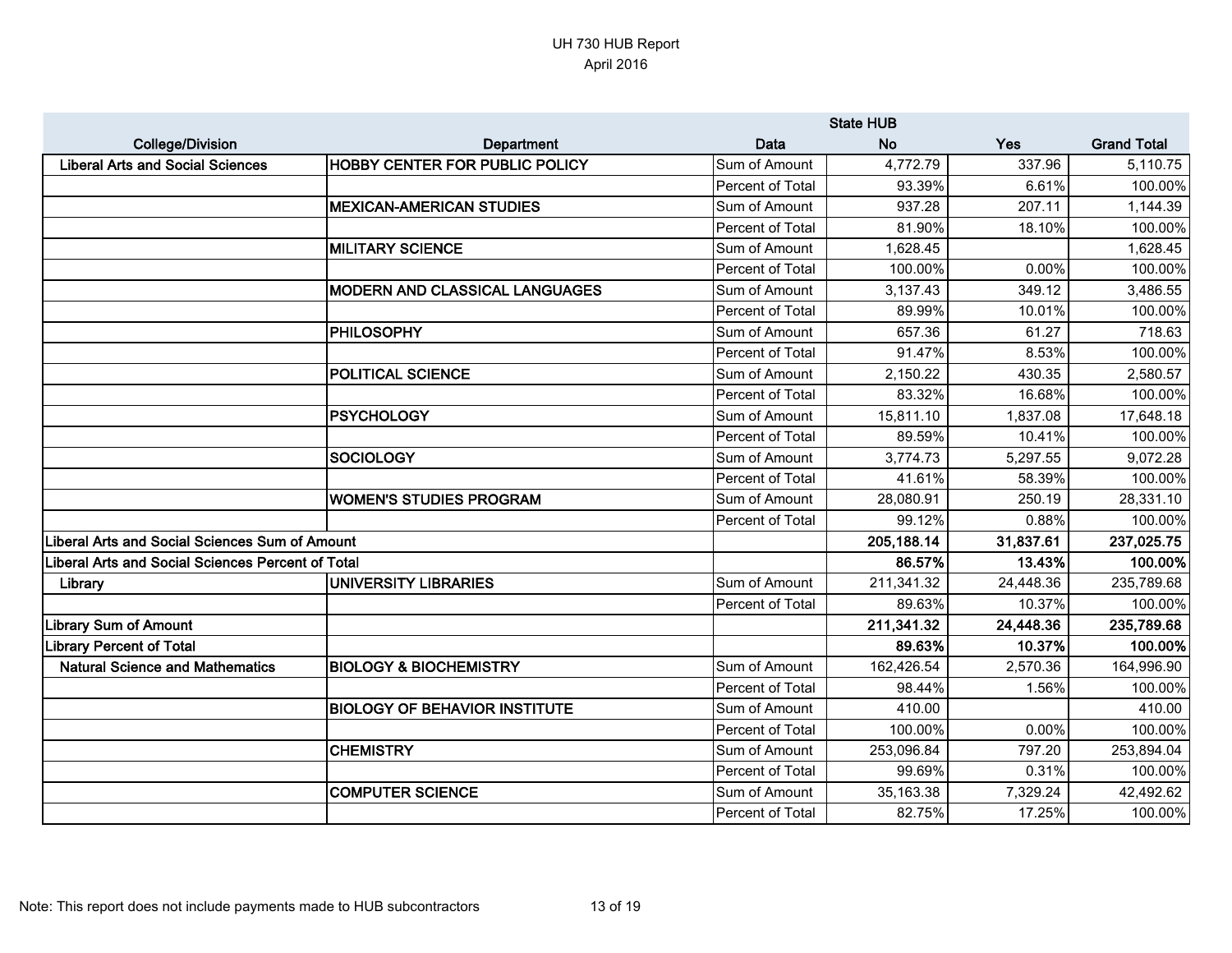|                                                  |                                                       | <b>State HUB</b> |            |           |                    |
|--------------------------------------------------|-------------------------------------------------------|------------------|------------|-----------|--------------------|
| <b>College/Division</b>                          | Department                                            | Data             | <b>No</b>  | Yes       | <b>Grand Total</b> |
| <b>Natural Science and Mathematics</b>           | <b>CTR FOR NUCLEAR RECEPTORS &amp; CELL SIGNALING</b> | Sum of Amount    | 37,500.90  | 1,164.99  | 38,665.89          |
|                                                  |                                                       | Percent of Total | 96.99%     | 3.01%     | 100.00%            |
|                                                  | <b>DEAN, NATURAL SCIENCE &amp; MATHE</b>              | Sum of Amount    | 14,625.71  | 1,087.96  | 15,713.67          |
|                                                  |                                                       | Percent of Total | 93.08%     | 6.92%     | 100.00%            |
|                                                  | <b>EARTH AND ATMOSPHERIC SCIENCES</b>                 | Sum of Amount    | 25,787.14  | 6,821.59  | 32,608.73          |
|                                                  |                                                       | Percent of Total | 79.08%     | 20.92%    | 100.00%            |
|                                                  | <b>HOUSTON COASTAL CENTER</b>                         | Sum of Amount    | 1,170.32   |           | 1,170.32           |
|                                                  |                                                       | Percent of Total | 100.00%    | 0.00%     | 100.00%            |
|                                                  | INST FOR CLIMATE/ATMOSPHERIC SCIENCE (CAS)            | Sum of Amount    | 2,844.64   |           | 2,844.64           |
|                                                  |                                                       | Percent of Total | 100.00%    | 0.00%     | 100.00%            |
|                                                  | <b>MATHEMATICS</b>                                    | Sum of Amount    | 13,878.63  | 29,262.80 | 43,141.43          |
|                                                  |                                                       | Percent of Total | 32.17%     | 67.83%    | 100.00%            |
|                                                  | PHYSICS                                               | Sum of Amount    | 191,788.71 | 6,501.83  | 198,290.54         |
|                                                  |                                                       | Percent of Total | 96.72%     | 3.28%     | 100.00%            |
| Natural Science and Mathematics Sum of Amount    |                                                       |                  | 738,692.81 | 55,535.97 | 794,228.78         |
| Natural Science and Mathematics Percent of Total |                                                       |                  | 93.01%     | 6.99%     | 100.00%            |
| Optometry                                        | <b>DEAN, OPTOMETRY</b>                                | Sum of Amount    | 19,456.08  | 8,212.69  | 27,668.77          |
|                                                  |                                                       | Percent of Total | 70.32%     | 29.68%    | 100.00%            |
|                                                  | <b>OPT VISION SCIENCES</b>                            | Sum of Amount    | 25,903.57  |           | 25,903.57          |
|                                                  |                                                       | Percent of Total | 100.00%    | 0.00%     | 100.00%            |
|                                                  | <b>OPTOMETRY CLINIC</b>                               | Sum of Amount    | 245,087.34 | 10,780.45 | 255,867.79         |
|                                                  |                                                       | Percent of Total | 95.79%     | 4.21%     | 100.00%            |
| <b>Optometry Sum of Amount</b>                   |                                                       |                  | 290,446.99 | 18,993.14 | 309,440.13         |
| <b>Optometry Percent of Total</b>                |                                                       |                  | 93.86%     | 6.14%     | 100.00%            |
| Pharmacy                                         | <b>DEAN, PHARMACY</b>                                 | Sum of Amount    | 15,111.35  | 528.28    | 15,639.63          |
|                                                  |                                                       | Percent of Total | 96.62%     | 3.38%     | 100.00%            |
|                                                  | <b>EXPERIENTIAL PROGRAMS</b>                          | Sum of Amount    | 9,068.28   | 835.18    | 9,903.46           |
|                                                  |                                                       | Percent of Total | 91.57%     | 8.43%     | 100.00%            |
|                                                  | <b>INSTITUTE OF COMMUNITY HEALTH</b>                  | Sum of Amount    | 349.45     |           | 349.45             |
|                                                  |                                                       | Percent of Total | 100.00%    | 0.00%     | 100.00%            |
|                                                  | PHAR HEALTH OUTCOMES & POLICY                         | Sum of Amount    | 114.99     |           | 114.99             |
|                                                  |                                                       | Percent of Total | 100.00%    | 0.00%     | 100.00%            |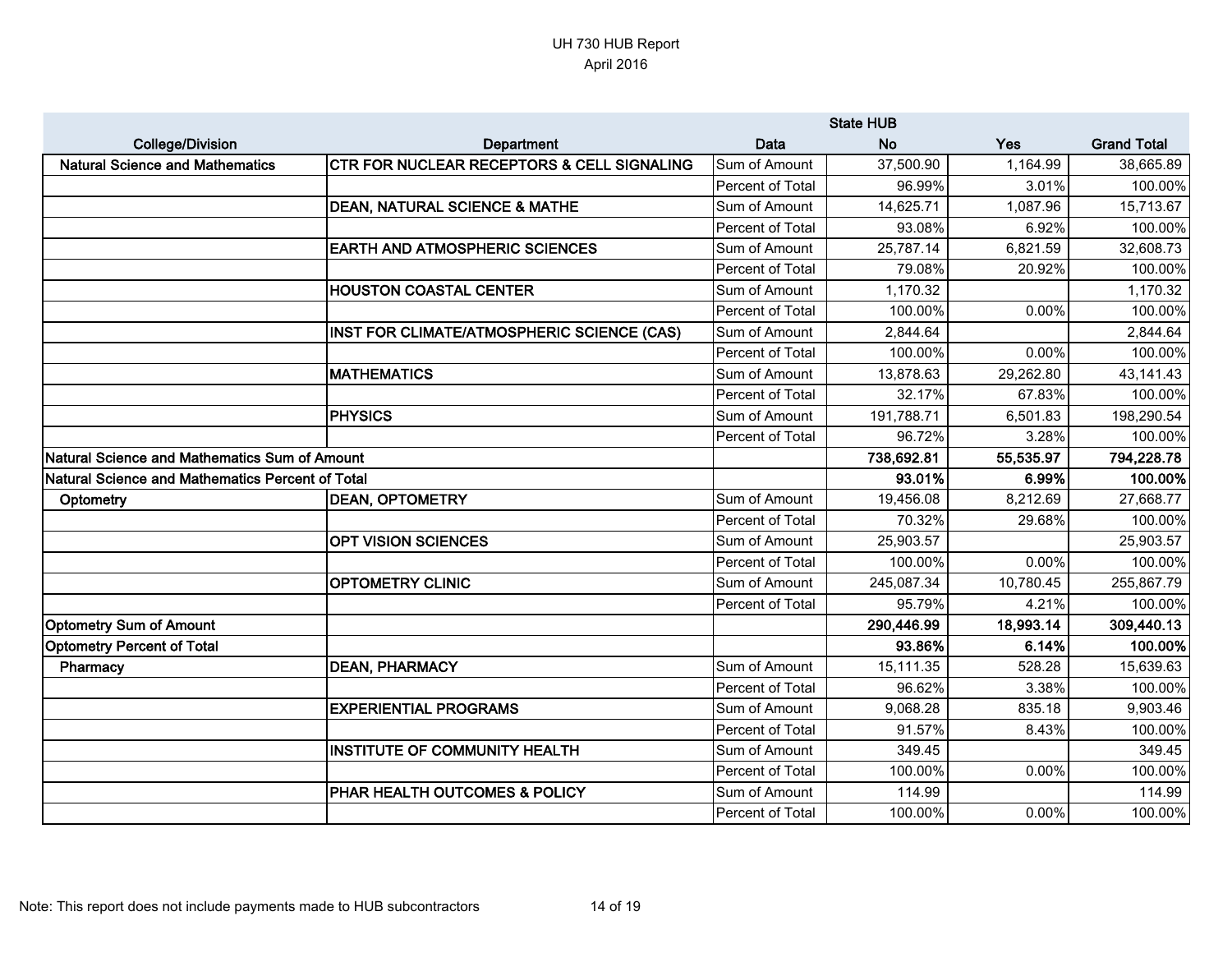|                           |                                             | <b>State HUB</b> |            |          |                    |
|---------------------------|---------------------------------------------|------------------|------------|----------|--------------------|
| <b>College/Division</b>   | Department                                  | <b>Data</b>      | <b>No</b>  | Yes      | <b>Grand Total</b> |
| Pharmacy                  | PHARM PRACTICE & TRANS RESEARCH             | Sum of Amount    | 34,740.61  | 961.14   | 35,701.75          |
|                           |                                             | Percent of Total | 97.31%     | 2.69%    | 100.00%            |
|                           | PHARMACOLOGICAL & PHARMACEUTIC              | Sum of Amount    | 159,247.48 | 1,677.20 | 160,924.68         |
|                           |                                             | Percent of Total | 98.96%     | 1.04%    | 100.00%            |
|                           | <b>STUDENT SERVICES PHARMACY</b>            | Sum of Amount    | 2,061.82   | 139.79   | 2,201.61           |
|                           |                                             | Percent of Total | 93.65%     | 6.35%    | 100.00%            |
| Pharmacy Sum of Amount    |                                             |                  | 220,693.98 | 4,141.59 | 224,835.57         |
| Pharmacy Percent of Total |                                             |                  | 98.16%     | 1.84%    | 100.00%            |
| Research                  | ADV SUPERCONDUCTIVITY MANUF INST (ASMI)     | Sum of Amount    | 8,070.00   |          | 8,070.00           |
|                           |                                             | Percent of Total | 100.00%    | 0.00%    | 100.00%            |
|                           | <b>ANIMAL CARE OPERATIONS</b>               | Sum of Amount    | 67,548.42  | 1,236.78 | 68,785.20          |
|                           |                                             | Percent of Total | 98.20%     | 1.80%    | 100.00%            |
|                           | <b>BUSINESS OPERATIONS &amp; IT</b>         | Sum of Amount    | 1,650.27   | 368.03   | 2,018.30           |
|                           |                                             | Percent of Total | 81.77%     | 18.23%   | 100.00%            |
|                           | CENTER FOR ADVANCED COMPUTING & DATA SYS    | Sum of Amount    | 312.69     |          | 312.69             |
|                           |                                             | Percent of Total | 100.00%    | 0.00%    | 100.00%            |
|                           | <b>CENTER FOR ADVANCED MATERIALS</b>        | Sum of Amount    | 2,443.59   | 296.21   | 2,739.80           |
|                           |                                             | Percent of Total | 89.19%     | 10.81%   | 100.00%            |
|                           | <b>CENTER FOR INDUSTRIAL PARTNERS</b>       | Sum of Amount    | 260.68     |          | 260.68             |
|                           |                                             | Percent of Total | 100.00%    | 0.00%    | 100.00%            |
|                           | <b>DOR COMMUNICATIONS</b>                   | Sum of Amount    |            | 309.67   | 309.67             |
|                           |                                             | Percent of Total | 0.00%      | 100.00%  | 100.00%            |
|                           | <b>ENVIRONMENT HEALTH &amp; LIFE SAFETY</b> | Sum of Amount    | 9,263.60   |          | 9,263.60           |
|                           |                                             | Percent of Total | 100.00%    | 0.00%    | 100.00%            |
|                           | <b>GRANT DEVELOPMENT</b>                    | Sum of Amount    | 278.97     |          | 278.97             |
|                           |                                             | Percent of Total | 100.00%    | 0.00%    | 100.00%            |
|                           | <b>GRANTS AND CONTRACTS</b>                 | Sum of Amount    | 860.64     |          | 860.64             |
|                           |                                             | Percent of Total | 100.00%    | 0.00%    | 100.00%            |
|                           | OFFICE OF INTELLECTUAL PROPERTY MGMT        | Sum of Amount    | 219,163.09 | 131.72   | 219,294.81         |
|                           |                                             | Percent of Total | 99.94%     | 0.06%    | 100.00%            |
|                           | <b>RESEARCH</b>                             | Sum of Amount    | 22,595.75  | 3,560.62 | 26,156.37          |
|                           |                                             | Percent of Total | 86.39%     | 13.61%   | 100.00%            |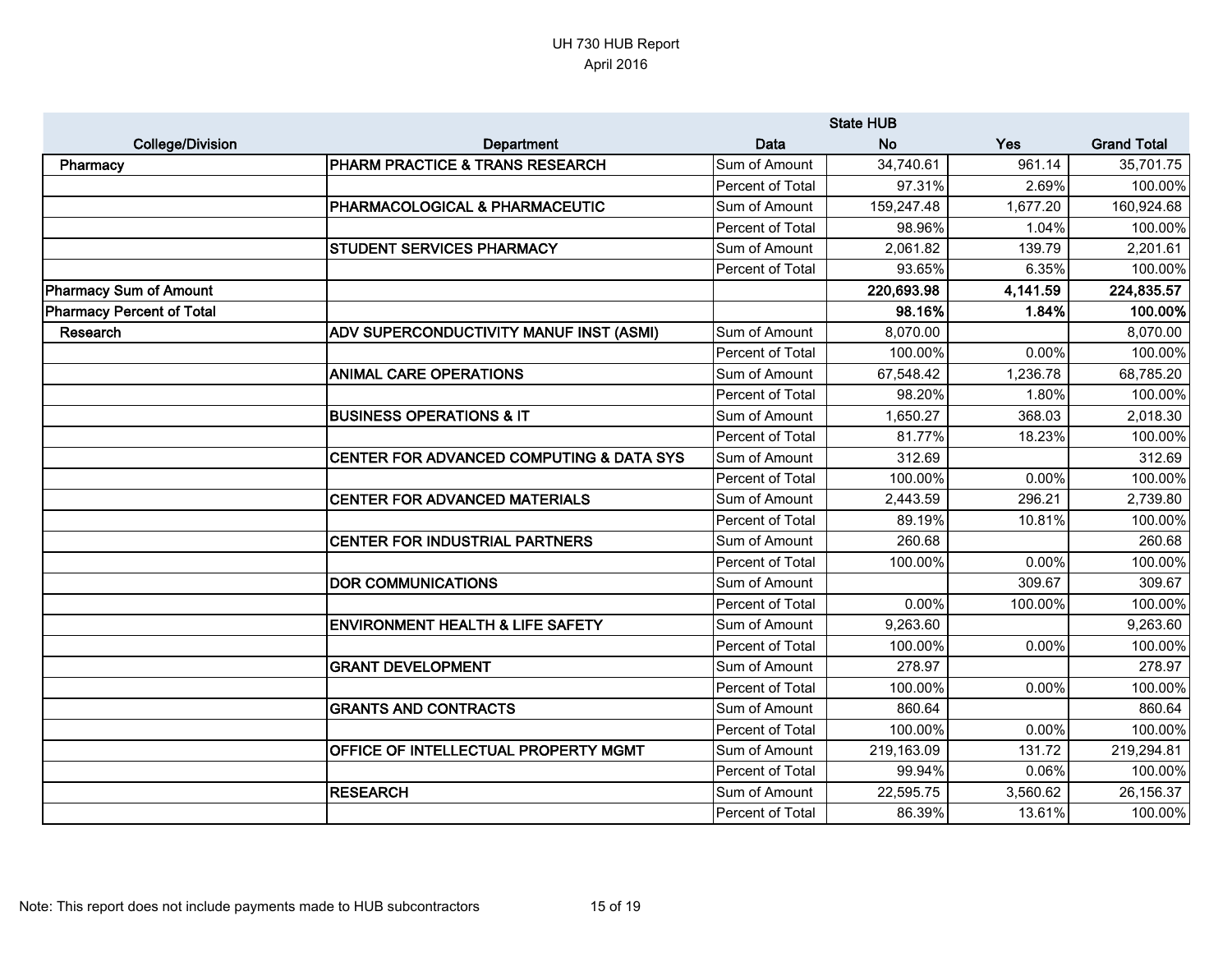|                                           |                                                  | <b>State HUB</b> |            |           |                    |
|-------------------------------------------|--------------------------------------------------|------------------|------------|-----------|--------------------|
| <b>College/Division</b>                   | Department                                       | Data             | <b>No</b>  | Yes       | <b>Grand Total</b> |
| <b>Research</b>                           | <b>RESEARCH INVESTMENT FUND</b>                  | Sum of Amount    | 6,931.97   |           | 6,931.97           |
|                                           |                                                  | Percent of Total | 100.00%    | 0.00%     | 100.00%            |
|                                           | <b>RESEARCH POLICIES/COMPLIANCE/COMMITTEES</b>   | Sum of Amount    | 1,254.48   | 466.75    | 1,721.23           |
|                                           |                                                  | Percent of Total | 72.88%     | 27.12%    | 100.00%            |
|                                           | <b>SUPER CONDUCT &amp; ADV MATERIALS</b>         | Sum of Amount    | 515.54     |           | 515.54             |
|                                           |                                                  | Percent of Total | 100.00%    | 0.00%     | 100.00%            |
|                                           | <b>TIMES</b>                                     | Sum of Amount    | 20,004.55  | 4,150.83  | 24,155.38          |
|                                           |                                                  | Percent of Total | 82.82%     | 17.18%    | 100.00%            |
|                                           | TX CTR SUPERCONDUCTIVITY AT UH                   | Sum of Amount    | 126,281.24 | 490.95    | 126,772.19         |
|                                           |                                                  | Percent of Total | 99.61%     | 0.39%     | 100.00%            |
|                                           | TX OBESITY RESEARCH CENTER                       | Sum of Amount    | 3,830.56   |           | 3,830.56           |
|                                           |                                                  | Percent of Total | 100.00%    | 0.00%     | 100.00%            |
|                                           | UH SEQUENCING CORE FACILITY                      | Sum of Amount    | 7,405.23   |           | 7,405.23           |
|                                           |                                                  | Percent of Total | 100.00%    | 0.00%     | 100.00%            |
| <b>Research Sum of Amount</b>             |                                                  |                  | 498,671.27 | 11,011.56 | 509,682.83         |
| <b>Research Percent of Total</b>          |                                                  |                  | 97.84%     | 2.16%     | 100.00%            |
| <b>School of Nursing</b>                  | <b>DEAN, SCHOOL OF NURSING</b>                   | Sum of Amount    | 2,903.66   |           | 2,903.66           |
|                                           |                                                  | Percent of Total | 100.00%    | 0.00%     | 100.00%            |
| <b>School of Nursing Sum of Amount</b>    |                                                  |                  | 2,903.66   |           | 2,903.66           |
| <b>School of Nursing Percent of Total</b> |                                                  |                  | 100.00%    | 0.00%     | 100.00%            |
| <b>Student Affairs</b>                    | <b>ADMISSIONS</b>                                | Sum of Amount    | 21,864.10  | 7,050.95  | 28,915.05          |
|                                           |                                                  | Percent of Total | 75.61%     | 24.39%    | 100.00%            |
|                                           | <b>CAMPUS RECREATION</b>                         | Sum of Amount    | 50,964.95  | 882.72    | 51,847.67          |
|                                           |                                                  | Percent of Total | 98.30%     | 1.70%     | 100.00%            |
|                                           | <b>CAMPUS SOLUTIONS SERVICES</b>                 | Sum of Amount    | 2,230.60   | 444.70    | 2,675.30           |
|                                           |                                                  | Percent of Total | 83.38%     | 16.62%    | 100.00%            |
|                                           | <b>CENTER FOR DIVERSITY &amp; INCLUSION</b>      | Sum of Amount    | 1,098.58   | 172.86    | 1,271.44           |
|                                           |                                                  | Percent of Total | 86.40%     | 13.60%    | 100.00%            |
|                                           | <b>CENTER FOR FRATERNITY &amp; SORORITY LIFE</b> | Sum of Amount    | 283.18     | 357.77    | 640.95             |
|                                           |                                                  | Percent of Total | 44.18%     | 55.82%    | 100.00%            |
|                                           | <b>CENTER FOR STUDENT INVOLVEMENT</b>            | Sum of Amount    | 140,051.21 | 877.30    | 140,928.51         |
|                                           |                                                  | Percent of Total | 99.38%     | 0.62%     | 100.00%            |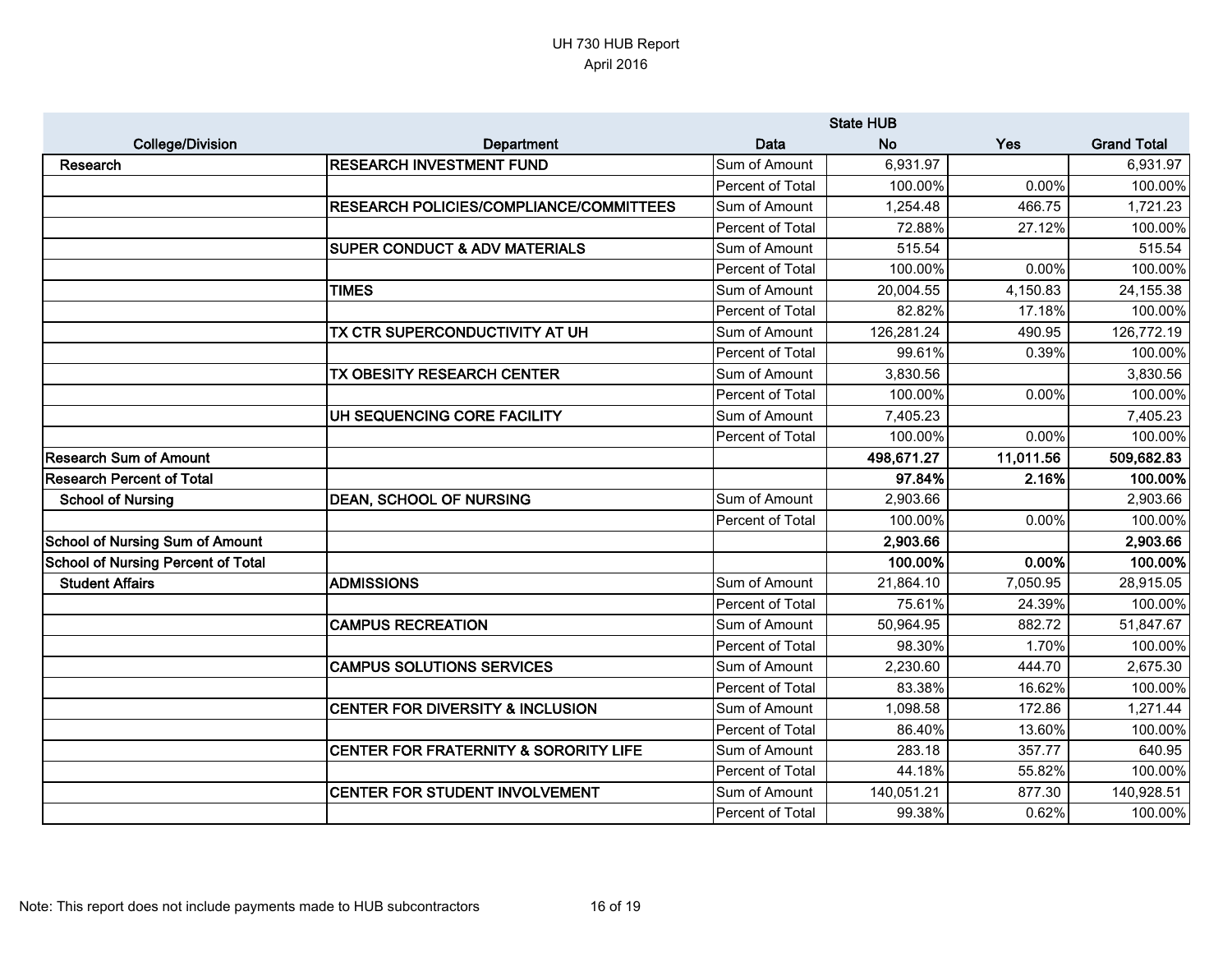|                         |                                           | <b>State HUB</b> |            |           |                    |
|-------------------------|-------------------------------------------|------------------|------------|-----------|--------------------|
| <b>College/Division</b> | Department                                | Data             | <b>No</b>  | Yes       | <b>Grand Total</b> |
| <b>Student Affairs</b>  | <b>CENTER FOR STUDENT MEDIA</b>           | Sum of Amount    | 43,181.00  | 806.14    | 43,987.14          |
|                         |                                           | Percent of Total | 98.17%     | 1.83%     | 100.00%            |
|                         | <b>CENTER FOR STUDENTS W/DISABILITIES</b> | Sum of Amount    | 88,972.62  | 80,511.92 | 169,484.54         |
|                         |                                           | Percent of Total | 52.50%     | 47.50%    | 100.00%            |
|                         | <b>CHILDREN'S LEARNING CENTER</b>         | Sum of Amount    | 16,919.84  | 2,161.15  | 19,080.99          |
|                         |                                           | Percent of Total | 88.67%     | 11.33%    | 100.00%            |
|                         | <b>COUNSELING AND PSYCH SVCS</b>          | Sum of Amount    | 626.62     | 585.71    | 1,212.33           |
|                         |                                           | Percent of Total | 51.69%     | 48.31%    | 100.00%            |
|                         | <b>DEAN OF STUDENTS</b>                   | Sum of Amount    | 2,897.18   | 526.64    | 3,423.82           |
|                         |                                           | Percent of Total | 84.62%     | 15.38%    | 100.00%            |
|                         | <b>ENROLLMENT MANAGEMENT SERVICES</b>     | Sum of Amount    | 320.10     | 11.42     | 331.52             |
|                         |                                           | Percent of Total | 96.56%     | 3.44%     | 100.00%            |
|                         | OFFICE OF THE UNIVERSITY REGISTRAR        | Sum of Amount    | 3,681.80   | 261.11    | 3,942.91           |
|                         |                                           | Percent of Total | 93.38%     | 6.62%     | 100.00%            |
|                         | <b>RELIGION CENTER</b>                    | Sum of Amount    | 505.08     | 219.01    | 724.09             |
|                         |                                           | Percent of Total | 69.75%     | 30.25%    | 100.00%            |
|                         | <b>SCHOLARSHIPS AND FINANCIAL AID</b>     | Sum of Amount    | 6,313.55   | 4,063.08  | 10,376.63          |
|                         |                                           | Percent of Total | 60.84%     | 39.16%    | 100.00%            |
|                         | <b>STU COMMUNICATION &amp; MARKETING</b>  | Sum of Amount    | 100.00     |           | 100.00             |
|                         |                                           | Percent of Total | 100.00%    | 0.00%     | 100.00%            |
|                         | <b>STUDENT AFFAIRS</b>                    | Sum of Amount    | 2,981.21   | 818.17    | 3,799.38           |
|                         |                                           | Percent of Total | 78.47%     | 21.53%    | 100.00%            |
|                         | STUDENT AFFAIRS BUSINESS SERVICES         | Sum of Amount    | 316.60     | 294.55    | 611.15             |
|                         |                                           | Percent of Total | 51.80%     | 48.20%    | 100.00%            |
|                         | <b>STUDENT AFFAIRS IT SERVICES</b>        | Sum of Amount    | 432.12     | 32.99     | 465.11             |
|                         |                                           | Percent of Total | 92.91%     | 7.09%     | 100.00%            |
|                         | <b>STUDENT CENTER</b>                     | Sum of Amount    | 211,998.08 | 7,918.07  | 219,916.15         |
|                         |                                           | Percent of Total | 96.40%     | 3.60%     | 100.00%            |
|                         | <b>STUDENT HEALTH CENTER</b>              | Sum of Amount    | 44,106.76  | 21,966.82 | 66,073.58          |
|                         |                                           | Percent of Total | 66.75%     | 33.25%    | 100.00%            |
|                         | STUDENT HOUSING - RESID LIFE              | Sum of Amount    | 38,413.02  | 1,574.59  | 39,987.61          |
|                         |                                           | Percent of Total | 96.06%     | 3.94%     | 100.00%            |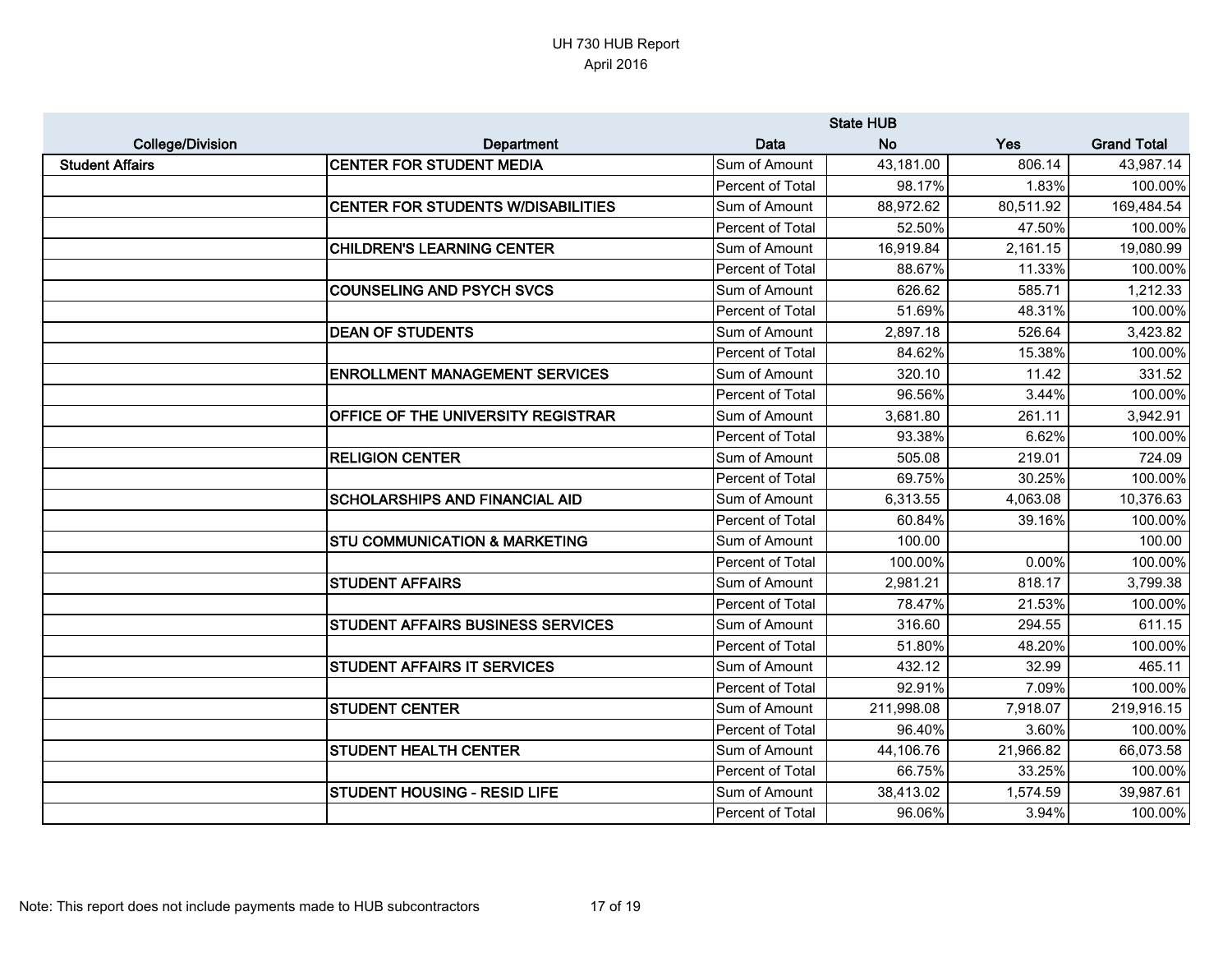|                                         |                                           | <b>State HUB</b> |            |            |                    |
|-----------------------------------------|-------------------------------------------|------------------|------------|------------|--------------------|
| <b>College/Division</b>                 | Department                                | <b>Data</b>      | <b>No</b>  | Yes        | <b>Grand Total</b> |
| <b>Student Affairs</b>                  | UNIVERSITY CAREER SERVICES                | Sum of Amount    | 1,642.13   | 207.51     | 1,849.64           |
|                                         |                                           | Percent of Total | 88.78%     | 11.22%     | 100.00%            |
|                                         | <b>URBAN EXPERIENCE VPSA</b>              | Sum of Amount    | 2,747.16   |            | 2,747.16           |
|                                         |                                           | Percent of Total | 100.00%    | 0.00%      | 100.00%            |
|                                         | <b>VETERAN SERVICES</b>                   | Sum of Amount    | 5,807.65   | 364.06     | 6,171.71           |
|                                         |                                           | Percent of Total | 94.10%     | 5.90%      | 100.00%            |
|                                         | <b>WELLNESS CENTER</b>                    | Sum of Amount    | 5,495.70   |            | 5,495.70           |
|                                         |                                           | Percent of Total | 100.00%    | 0.00%      | 100.00%            |
|                                         | <b>WOMEN &amp; GENDER RESOURCE CENTER</b> | Sum of Amount    | 554.52     |            | 554.52             |
|                                         |                                           | Percent of Total | 100.00%    | 0.00%      | 100.00%            |
| <b>Student Affairs Sum of Amount</b>    |                                           |                  | 694,505.36 | 132,109.24 | 826,614.60         |
| <b>Student Affairs Percent of Total</b> |                                           |                  | 84.02%     | 15.98%     | 100.00%            |
| Technology                              | CENTER FOR LIFE SCIENCES TECH             | Sum of Amount    | 7,733.73   |            | 7,733.73           |
|                                         |                                           | Percent of Total | 100.00%    | 0.00%      | 100.00%            |
|                                         | CENTER FOR TECHNOLOGY LITERACY            | Sum of Amount    | 2,041.67   | 388.05     | 2,429.72           |
|                                         |                                           | Percent of Total | 84.03%     | 15.97%     | 100.00%            |
|                                         | <b>CONSTRUCTION MANAGEMENT</b>            | Sum of Amount    | 2,937.72   |            | 2,937.72           |
|                                         |                                           | Percent of Total | 100.00%    | 0.00%      | 100.00%            |
|                                         | CTR FOR INFO SCRTY, RES & EDU             | Sum of Amount    | 296.33     |            | 296.33             |
|                                         |                                           | Percent of Total | 100.00%    | 0.00%      | 100.00%            |
|                                         | <b>DEAN, TECHNOLOGY</b>                   | Sum of Amount    | 11,002.26  | 3,563.25   | 14,565.51          |
|                                         |                                           | Percent of Total | 75.54%     | 24.46%     | 100.00%            |
|                                         | <b>ENGINEERING TECHNOLOGY</b>             | Sum of Amount    | 29,561.46  | 2,025.46   | 31,586.92          |
|                                         |                                           | Percent of Total | 93.59%     | 6.41%      | 100.00%            |
|                                         | HUMAN DEVELOP AND CONSUMER SCI            | Sum of Amount    | 13,585.10  |            | 13,585.10          |
|                                         |                                           | Percent of Total | 100.00%    | 0.00%      | 100.00%            |
|                                         | <b>INFORMATION &amp; LOGISTICS TECH</b>   | Sum of Amount    | 4,919.72   | 50.81      | 4,970.53           |
|                                         |                                           | Percent of Total | 98.98%     | 1.02%      | 100.00%            |
| <b>Technology Sum of Amount</b>         |                                           |                  | 72,077.99  | 6,027.57   | 78,105.56          |
| <b>Technology Percent of Total</b>      |                                           |                  | 92.28%     | 7.72%      | 100.00%            |
| Univ Marketing, Comm & Media Rel        | MARKETING-UNIV MKT, COMM & MEDIA REL      | Sum of Amount    | 13,974.75  |            | 13,974.75          |
|                                         |                                           | Percent of Total | 100.00%    | 0.00%      | 100.00%            |